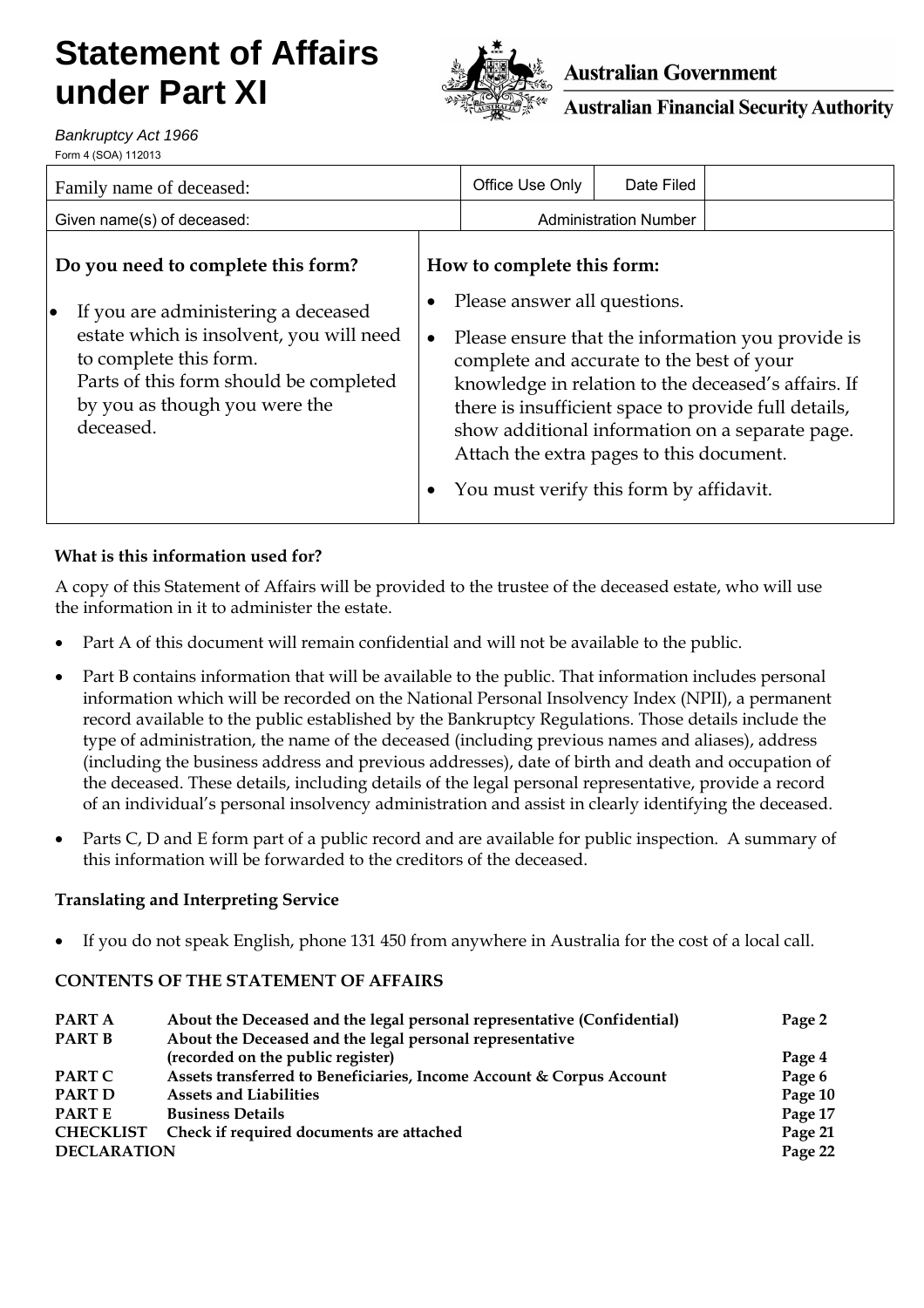*Confidential* **PART A** 

# About the deceased

|   | If the deceased had a will,<br>attach a copy of the will.<br>If the deceased had a<br><b>Testamentary Trust created</b><br>under the terms of her or his<br>will, attach a copy of the trust<br>document | Yes<br>No<br>Yes<br>No. |  |
|---|----------------------------------------------------------------------------------------------------------------------------------------------------------------------------------------------------------|-------------------------|--|
| 3 | What language do you, as the legal personal representative, most commonly use?<br>$    -$                                                                                                                | .                       |  |

| English  | Arabic     | Greek   | Serbian |  |
|----------|------------|---------|---------|--|
| Croatian | Vietnamese | Italian | Other   |  |

#### 4 **About the Deceased's Insolvency**

 What do you believe was the main cause of the deceased's insolvency? **Place a tick in a box for either 4A or 4B that best describes the main cause of the deceased's financial difficulties.**

| A. Non Business Related                                                                                                     |
|-----------------------------------------------------------------------------------------------------------------------------|
| Unemployment or loss of income                                                                                              |
| Adverse legal action                                                                                                        |
| Liabilities due to guarantees                                                                                               |
| Gambling, speculation & extravagance in living                                                                              |
| Ill health or absence of health insurance                                                                                   |
| Domestic discord or relationship breakdowns                                                                                 |
| Excessive use of credit facilities including losses on repossessions, high interest payments<br>and pressure selling        |
| <b>B. Business Related</b>                                                                                                  |
| Economic conditions affecting industry, including competition, credit restrictions, fall in prices or<br>increases in costs |
| Lack of business ability including underquoting or failure to assess potential of business                                  |
| Excessive interest payments on loan monies and capital losses on repayments                                                 |
| Excessive drawings including failure to provide for taxation                                                                |
| Inability to collect debts due to disputes, faulty work or bad debts                                                        |
| Failure to keep proper books of account and costing records                                                                 |
| Lack of sufficient initial working capital                                                                                  |
|                                                                                                                             |
| Gambling or speculation                                                                                                     |

To the best of your knowledge when did the deceased lifts Month Month Year

To the best of your knowledge when did the deceased first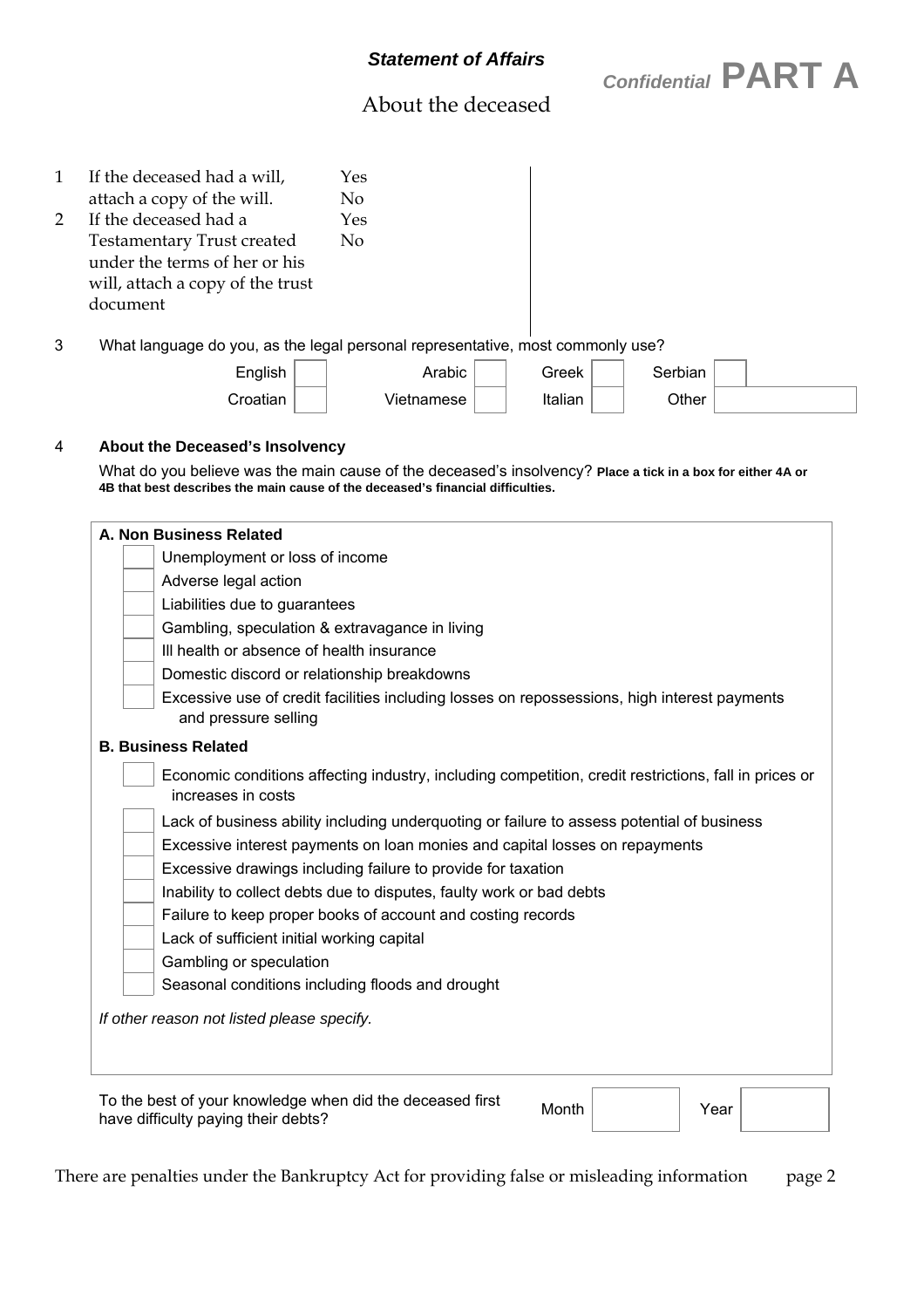

#### 5 **Accountant**

| Did the deceased have an accountant?                                                                                                                         | No            |     | Yes   |             |                                  | please give details                      |
|--------------------------------------------------------------------------------------------------------------------------------------------------------------|---------------|-----|-------|-------------|----------------------------------|------------------------------------------|
| Firm Name                                                                                                                                                    |               |     |       |             |                                  |                                          |
| <b>Contact Person</b>                                                                                                                                        |               |     |       |             |                                  |                                          |
| Address                                                                                                                                                      |               |     |       |             |                                  |                                          |
|                                                                                                                                                              |               |     |       |             |                                  |                                          |
| Phone No.                                                                                                                                                    |               |     |       |             |                                  |                                          |
| <b>Solicitor</b>                                                                                                                                             |               |     |       |             |                                  |                                          |
| Did the deceased have a solicitor?                                                                                                                           | No            |     | Yes   |             |                                  | please give details                      |
| Firm Name                                                                                                                                                    |               |     |       |             |                                  |                                          |
| <b>Contact Person</b>                                                                                                                                        |               |     |       |             |                                  |                                          |
| <b>Address</b>                                                                                                                                               |               |     |       |             |                                  |                                          |
|                                                                                                                                                              |               |     |       |             |                                  |                                          |
| Phone No.                                                                                                                                                    |               |     |       |             |                                  |                                          |
| Did the deceased have a spouse/partner?                                                                                                                      | No            |     | Yes   |             |                                  | please give details                      |
| The deceased's spouse/partner's full name                                                                                                                    |               |     |       |             |                                  |                                          |
| <b>Family Court Arrangements</b><br>Has the deceased been a party to an order or agreement<br>made by the Family Court in relation to a property settlement? |               | No. | Yes   |             |                                  | date of the order                        |
| Are there any proceedings currently before the                                                                                                               |               |     |       |             |                                  | Provide a copy of the agreement or order |
| Family Court involving the deceased?<br>(Do not include proceedings for custody of children)                                                                 | No<br>Yes     |     |       | application | $\sqrt{P}$ Provide a copy of the |                                          |
| <b>Legal Actions</b>                                                                                                                                         |               |     |       |             |                                  |                                          |
| Was the deceased involved in any legal processes or<br>disputes at the date of death?                                                                        |               | No  | Yes   |             |                                  |                                          |
|                                                                                                                                                              |               |     |       |             |                                  | please give details*                     |
| Plaintiff                                                                                                                                                    | Defendant     |     |       | Court       |                                  | Plaint No.                               |
|                                                                                                                                                              |               |     |       |             |                                  |                                          |
|                                                                                                                                                              |               |     |       |             |                                  |                                          |
| *Provide a copy of the summons, writ or any other legal documents or letters.                                                                                |               |     |       |             |                                  |                                          |
| <b>Proceeds of Crime Orders</b><br>Was the deceased, or her/his property, subject to a<br>Proceeds of Crime Order or forfeiture application?                 |               | No  | Yes   |             |                                  |                                          |
| Type of Order                                                                                                                                                | Date of Order |     | Court |             |                                  | please give details*<br>Court File No.   |

\*Provide a copy of the proceeds of crime order, forfeiture order or pecuniary penalty order.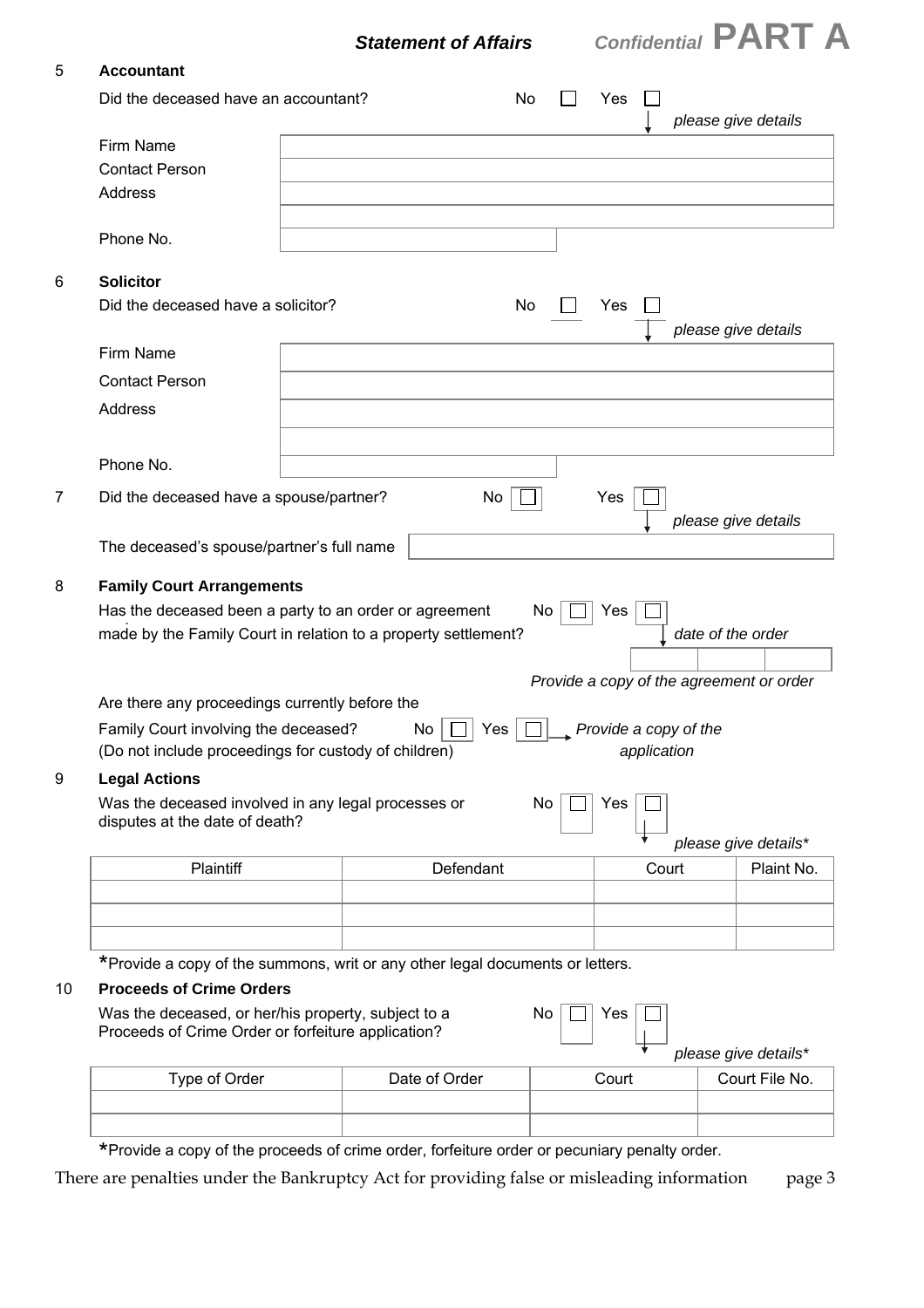# **Any information provided from this point is available to the public.**

# **Part B – Personal Details**

| 11 | About the deceased                                                |                                                                      |                       |
|----|-------------------------------------------------------------------|----------------------------------------------------------------------|-----------------------|
|    | Gender                                                            | Male<br>Female                                                       |                       |
|    | <b>Title</b>                                                      | <b>Miss</b><br>Mrs<br>Ms<br>Mr                                       | Other                 |
|    | <b>Family Name</b>                                                |                                                                      |                       |
|    | <b>Given Names</b>                                                |                                                                      |                       |
| 12 | List all other names used by the<br>deceased in the last 10 years |                                                                      |                       |
| 13 | Date of birth of the deceased                                     |                                                                      |                       |
|    | 14 Date of death                                                  |                                                                      |                       |
| 15 | Did the deceased have a will?                                     | Yes<br>No                                                            |                       |
| 16 | Has probate been granted?                                         | Yes<br>No                                                            |                       |
|    | If yes, date probate granted                                      |                                                                      |                       |
|    | Probate File Number                                               |                                                                      |                       |
|    | Attach a copy of the Probate Certificate                          |                                                                      |                       |
| 17 | Last known residential<br>address of the deceased                 |                                                                      | Post Code             |
|    |                                                                   | Did the deceased own or was the<br>deceased purchasing this property | No<br>Yes             |
| 18 | Previous 2 addresses<br>of the deceased                           | $\mathbf{1}$                                                         | Post Code             |
|    |                                                                   | Did the deceased own or was the<br>deceased purchasing this property | N <sub>o</sub><br>Yes |
|    |                                                                   | $\overline{2}$                                                       | Post Code             |
|    |                                                                   | Did the deceased own or was the<br>deceased purchasing this property | Yes<br>No             |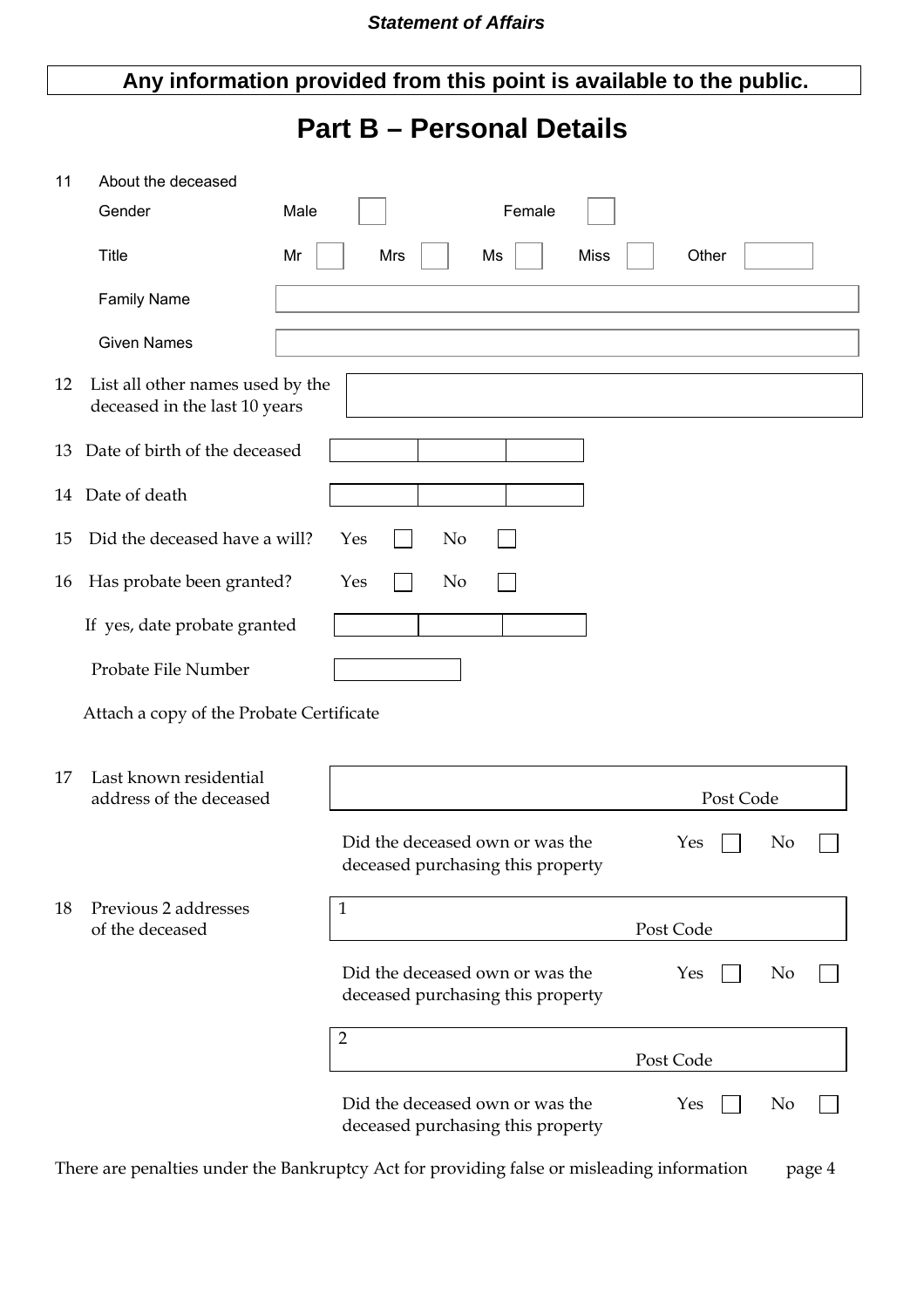# *Statement of Affairs* **PART B**

#### 19 Occupation

| What was the deceased's usual |  |
|-------------------------------|--|
| trade or profession?          |  |
|                               |  |

20 Has the deceased previously been bankrupt or entered into a formal arrangement with creditors?

| No | What type of administration was it?<br>Yes<br>If more than twice please attach details |                                                                      |
|----|----------------------------------------------------------------------------------------|----------------------------------------------------------------------|
|    | 1 Bankruptcy<br>Part X Arrangement<br>Part IX Debt agreement<br>Year                   | 2 Bankruptcy<br>Part X Arrangement<br>Part IX Debt agreement<br>Year |

# About the legal personal representative

| 21 | Full Name of:<br>Legal Personal<br>Representative:<br>Solicitor acting for you, if any:         |                       |               |
|----|-------------------------------------------------------------------------------------------------|-----------------------|---------------|
| 22 | Current residential address of<br>Legal Personal Representative                                 |                       | Post Code     |
| 23 | Current postal address of<br>Legal Personal Representative                                      |                       | Post Code     |
| 24 | Telephone numbers of:<br>Legal Personal<br>Representative:<br>Solicitor acting for you, if any: | Home<br>Work<br>Email | Fax<br>Mobile |

25 How were you appointed as Legal Personal Representative ?

| Administrator<br>Executor |  | <b>Other</b> |  | े°tails |
|---------------------------|--|--------------|--|---------|
|---------------------------|--|--------------|--|---------|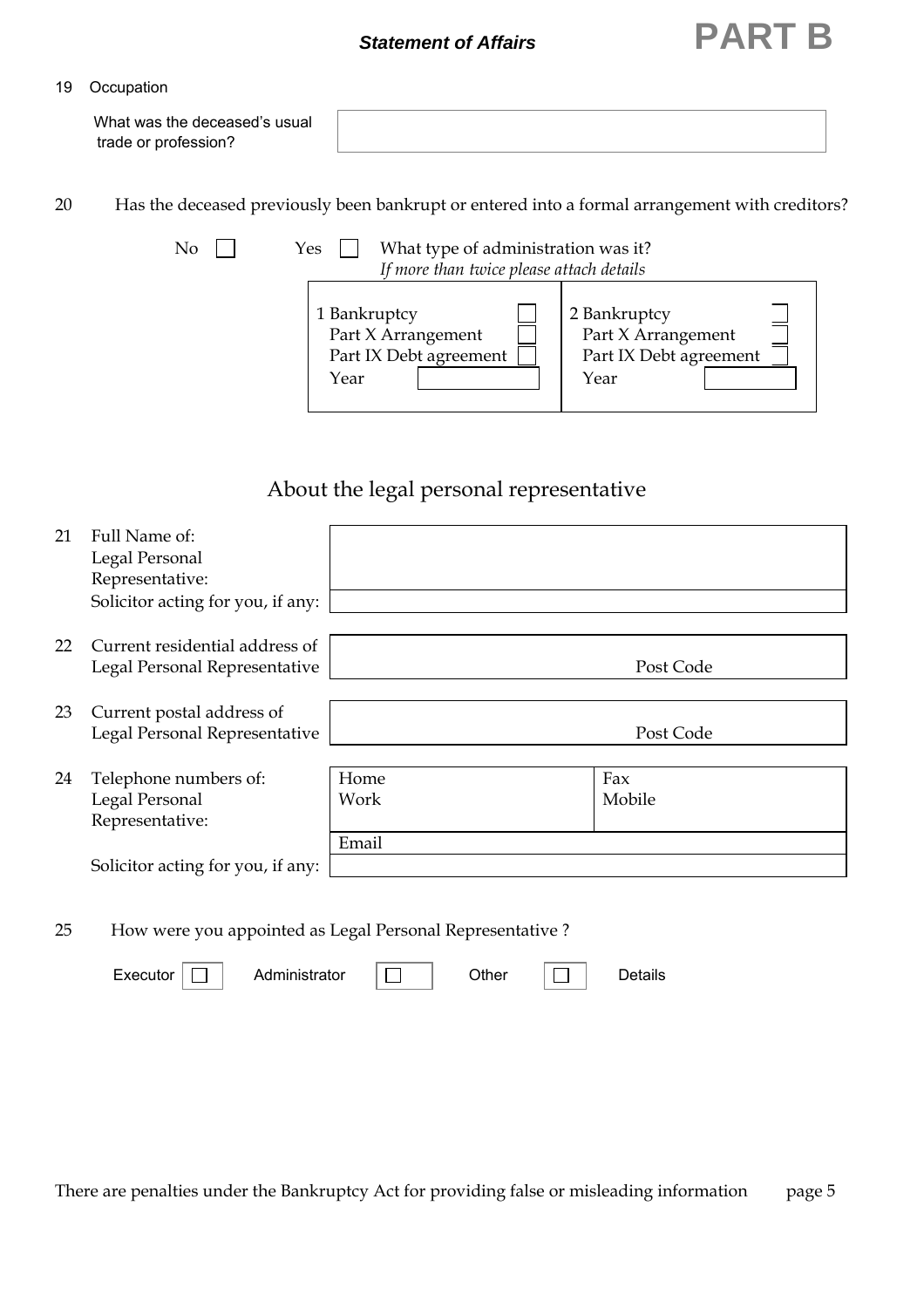#### 26 **Assets transferred to beneficiaries under the terms of the deceased's will.**

| Date of Transfer | Particulars of assets transferred to beneficiaries | Particulars of beneficiaries to whom assets were transferred | Value of Assets |
|------------------|----------------------------------------------------|--------------------------------------------------------------|-----------------|
|                  |                                                    |                                                              |                 |
|                  |                                                    |                                                              |                 |
|                  |                                                    |                                                              |                 |
|                  |                                                    |                                                              |                 |
|                  |                                                    |                                                              |                 |
|                  |                                                    |                                                              |                 |
|                  |                                                    |                                                              |                 |
|                  |                                                    |                                                              |                 |
|                  |                                                    |                                                              |                 |
|                  |                                                    |                                                              |                 |
|                  |                                                    |                                                              |                 |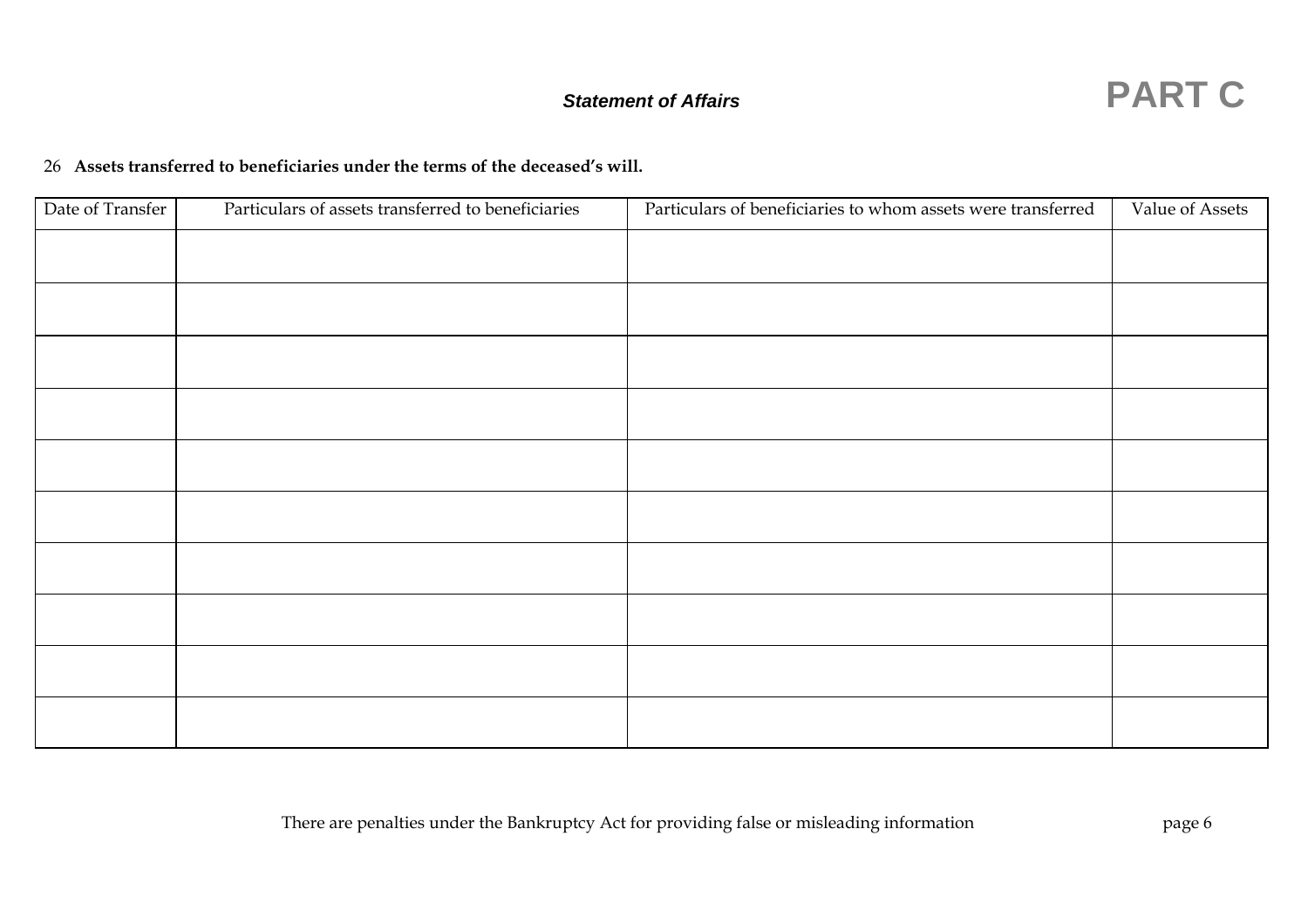| <b>Bank Name:</b>  |  |
|--------------------|--|
| Branch:            |  |
| <b>Account No:</b> |  |

|                 | Receipts                            |                 | Payments        |                                     |             |  |
|-----------------|-------------------------------------|-----------------|-----------------|-------------------------------------|-------------|--|
| Date of receipt | Particulars including name of payer | Amount received | Date of payment | Particulars including name of payee | Amount paid |  |
|                 |                                     |                 |                 |                                     |             |  |
|                 |                                     |                 |                 |                                     |             |  |
|                 |                                     |                 |                 |                                     |             |  |
|                 |                                     |                 |                 |                                     |             |  |
|                 |                                     |                 |                 |                                     |             |  |
|                 |                                     |                 |                 |                                     |             |  |
|                 |                                     |                 |                 |                                     |             |  |
|                 |                                     |                 |                 |                                     |             |  |
|                 |                                     |                 |                 |                                     |             |  |
|                 |                                     |                 |                 |                                     |             |  |
|                 |                                     |                 |                 |                                     |             |  |
|                 |                                     |                 |                 |                                     |             |  |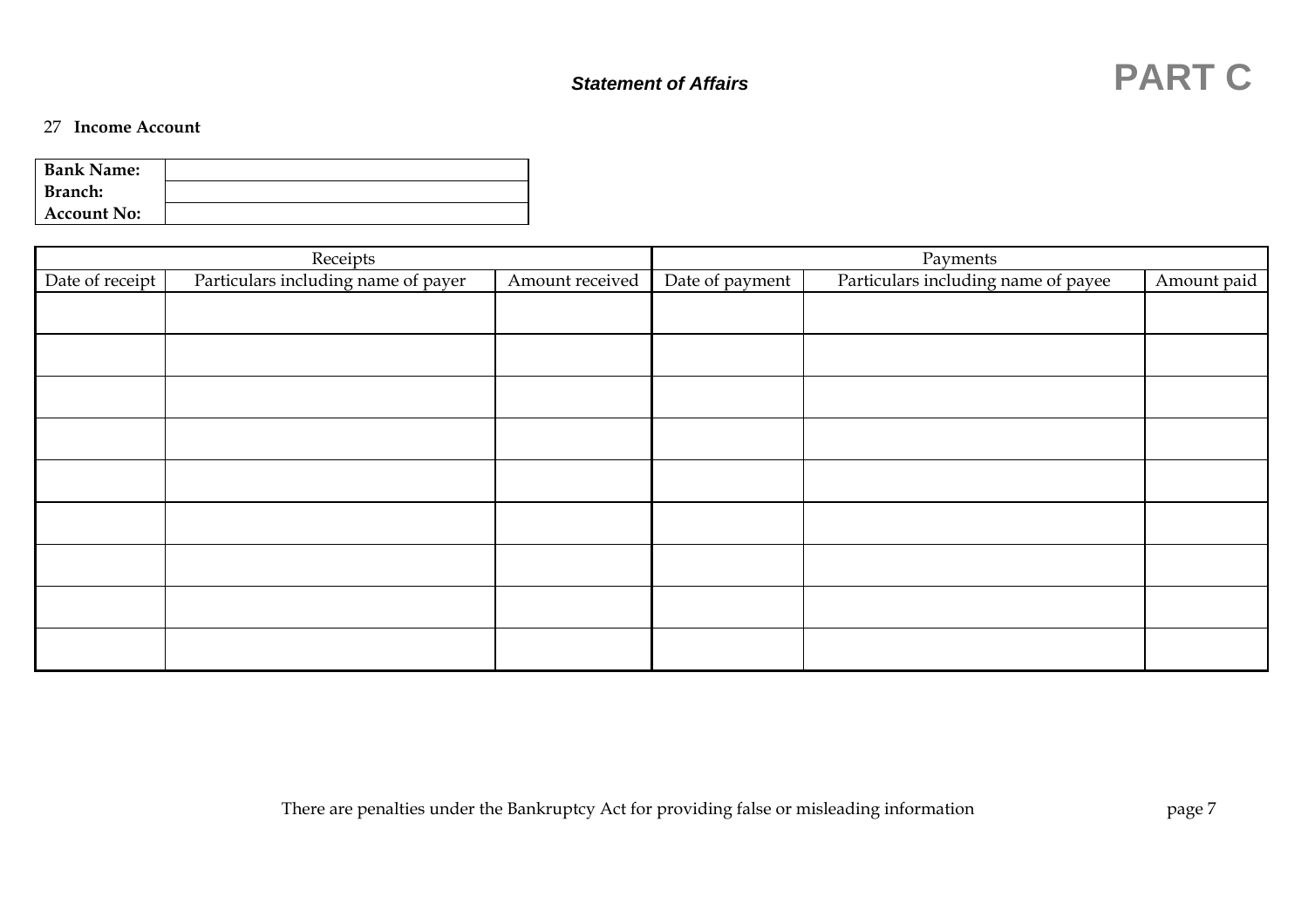### 28 **Corpus Account**

| <b>Bank Name:</b>  |  |
|--------------------|--|
| Branch:            |  |
| <b>Account No:</b> |  |

|                 | Receipts                            |                 | Payments        |                                     |             |  |
|-----------------|-------------------------------------|-----------------|-----------------|-------------------------------------|-------------|--|
| Date of receipt | Particulars including name of payer | Amount received | Date of payment | Particulars including name of payee | Amount paid |  |
|                 |                                     |                 |                 |                                     |             |  |
|                 |                                     |                 |                 |                                     |             |  |
|                 |                                     |                 |                 |                                     |             |  |
|                 |                                     |                 |                 |                                     |             |  |
|                 |                                     |                 |                 |                                     |             |  |
|                 |                                     |                 |                 |                                     |             |  |
|                 |                                     |                 |                 |                                     |             |  |
|                 |                                     |                 |                 |                                     |             |  |
|                 |                                     |                 |                 |                                     |             |  |
|                 |                                     |                 |                 |                                     |             |  |
|                 |                                     |                 |                 |                                     |             |  |
|                 |                                     |                 |                 |                                     |             |  |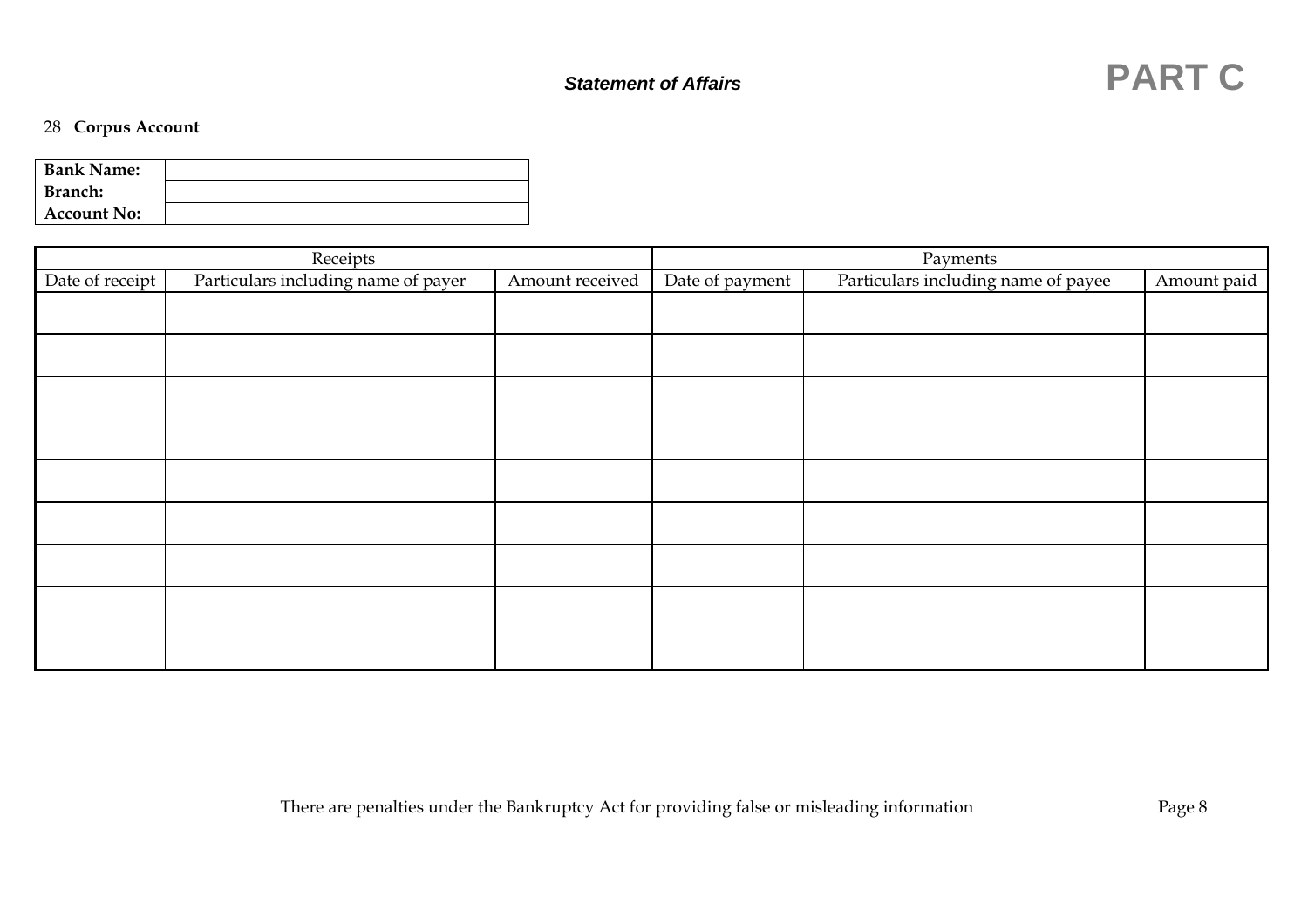

### 29 **Expenses incurred by the legal personal representative that have not yet been paid.** (Including testamentary expenses)

| Date of expense | Type of expense | Name and address of the creditor to whom the expense is owed. | Amount of expense |
|-----------------|-----------------|---------------------------------------------------------------|-------------------|
|                 |                 |                                                               |                   |
|                 |                 |                                                               |                   |
|                 |                 |                                                               |                   |
|                 |                 |                                                               |                   |
|                 |                 |                                                               |                   |
|                 |                 |                                                               |                   |
|                 |                 |                                                               |                   |
|                 |                 |                                                               |                   |
|                 |                 |                                                               |                   |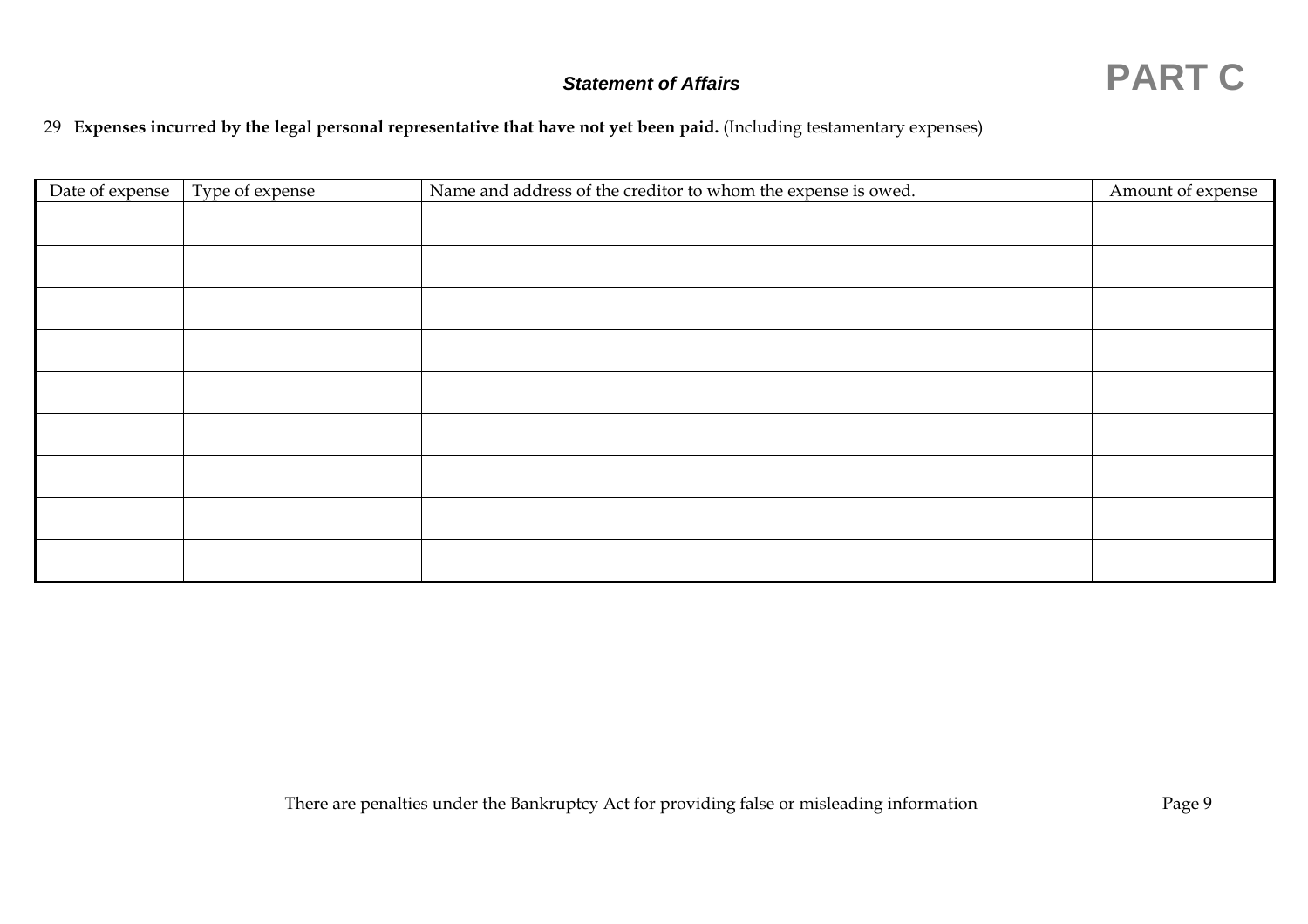# **Part D – Deceased's Assets & Liabilities**

| The deceased's name:      |                                                                                                                                              |                                                                                          | Date of Birth:                   |                                           |                |                     |       |
|---------------------------|----------------------------------------------------------------------------------------------------------------------------------------------|------------------------------------------------------------------------------------------|----------------------------------|-------------------------------------------|----------------|---------------------|-------|
| Cash                      |                                                                                                                                              | How much cash did the deceased have at the date of their death?                          |                                  | $\, \, \raisebox{12pt}{$\scriptstyle \$}$ |                |                     |       |
|                           | <b>Banks / Building Societies / Credit Unions</b><br>credit unions or with other deposit takers?<br>(do not include overdrawn accounts here) | Did the deceased have any money in banks, building societies,                            | No                               | Yes                                       |                |                     |       |
|                           |                                                                                                                                              |                                                                                          |                                  |                                           |                | please give details |       |
| Full Name of Organisation |                                                                                                                                              | <b>Branch</b>                                                                            | Account Number or                |                                           | Current        |                     | Joint |
|                           |                                                                                                                                              |                                                                                          | <b>Account Type</b>              |                                           | <b>Balance</b> | Account             |       |
|                           |                                                                                                                                              |                                                                                          |                                  |                                           |                | <b>No</b>           |       |
|                           |                                                                                                                                              |                                                                                          |                                  | \$                                        |                | Yes                 |       |
|                           |                                                                                                                                              |                                                                                          |                                  |                                           |                | <b>No</b>           |       |
|                           |                                                                                                                                              |                                                                                          |                                  | \$                                        |                | Yes                 |       |
|                           |                                                                                                                                              |                                                                                          |                                  |                                           |                | <b>No</b>           |       |
|                           |                                                                                                                                              |                                                                                          |                                  | \$                                        |                | Yes                 |       |
|                           |                                                                                                                                              |                                                                                          |                                  |                                           |                | <b>No</b>           |       |
|                           |                                                                                                                                              |                                                                                          |                                  | \$                                        |                | Yes                 |       |
| to receive a tax refund?  | Is the deceased estate expected                                                                                                              | No<br>Yes                                                                                | Year Ended<br>30 June<br>30 June |                                           | \$<br>\$       | Amount expected     |       |
|                           |                                                                                                                                              |                                                                                          |                                  |                                           |                |                     |       |
|                           |                                                                                                                                              | <b>Superannuation and Life Insurance Policies</b>                                        |                                  |                                           |                |                     |       |
|                           |                                                                                                                                              | List all superannuation funds and life insurance policies of the deceased.               |                                  |                                           |                |                     |       |
|                           | Name of Fund                                                                                                                                 | Nominated                                                                                | <b>Balance of Fund</b>           |                                           |                | Type of Fund        |       |
|                           |                                                                                                                                              | Beneficiary                                                                              |                                  |                                           |                |                     |       |
|                           |                                                                                                                                              |                                                                                          | \$                               | Super                                     |                | Life Insurance      |       |
|                           |                                                                                                                                              |                                                                                          | \$                               | Super                                     |                | Life Insurance      |       |
|                           |                                                                                                                                              |                                                                                          | \$                               | Super                                     |                | Life Insurance      |       |
|                           |                                                                                                                                              | Has the deceased received a superannuation payout from any fund in the last 5 years?     |                                  |                                           |                | No                  | Yes   |
|                           |                                                                                                                                              | Has the deceased made a lump sum payment to any superannuation fund in the last 5 years? |                                  |                                           |                | No                  | Yes   |
|                           |                                                                                                                                              |                                                                                          |                                  |                                           |                |                     |       |
|                           |                                                                                                                                              | Do you expect the deceased estate to receive payment from any superannuation fund        |                                  |                                           |                | No                  | Yes   |
| in the next 3 years?      |                                                                                                                                              |                                                                                          |                                  |                                           |                |                     |       |
|                           |                                                                                                                                              |                                                                                          |                                  |                                           |                |                     |       |
| <b>Vehicles</b>           |                                                                                                                                              |                                                                                          |                                  |                                           |                |                     |       |
|                           |                                                                                                                                              | Did the deceased own, or have an interest, in any vehicles?                              |                                  |                                           |                |                     |       |
|                           |                                                                                                                                              | (This includes cars, motor bikes, trailers, caravans, campervans, boats)                 | No                               |                                           | Yes            |                     |       |

| Type of vehicle<br>(eg car, boat) | Make, Model & Year | Regn<br>Number | Estimated<br>Resale Value | <b>Amount Owed</b><br>$($ if any $)$ |
|-----------------------------------|--------------------|----------------|---------------------------|--------------------------------------|
|                                   |                    |                | æ                         | D                                    |
|                                   |                    |                | æ                         | D                                    |
|                                   |                    |                | Œ                         | Œ                                    |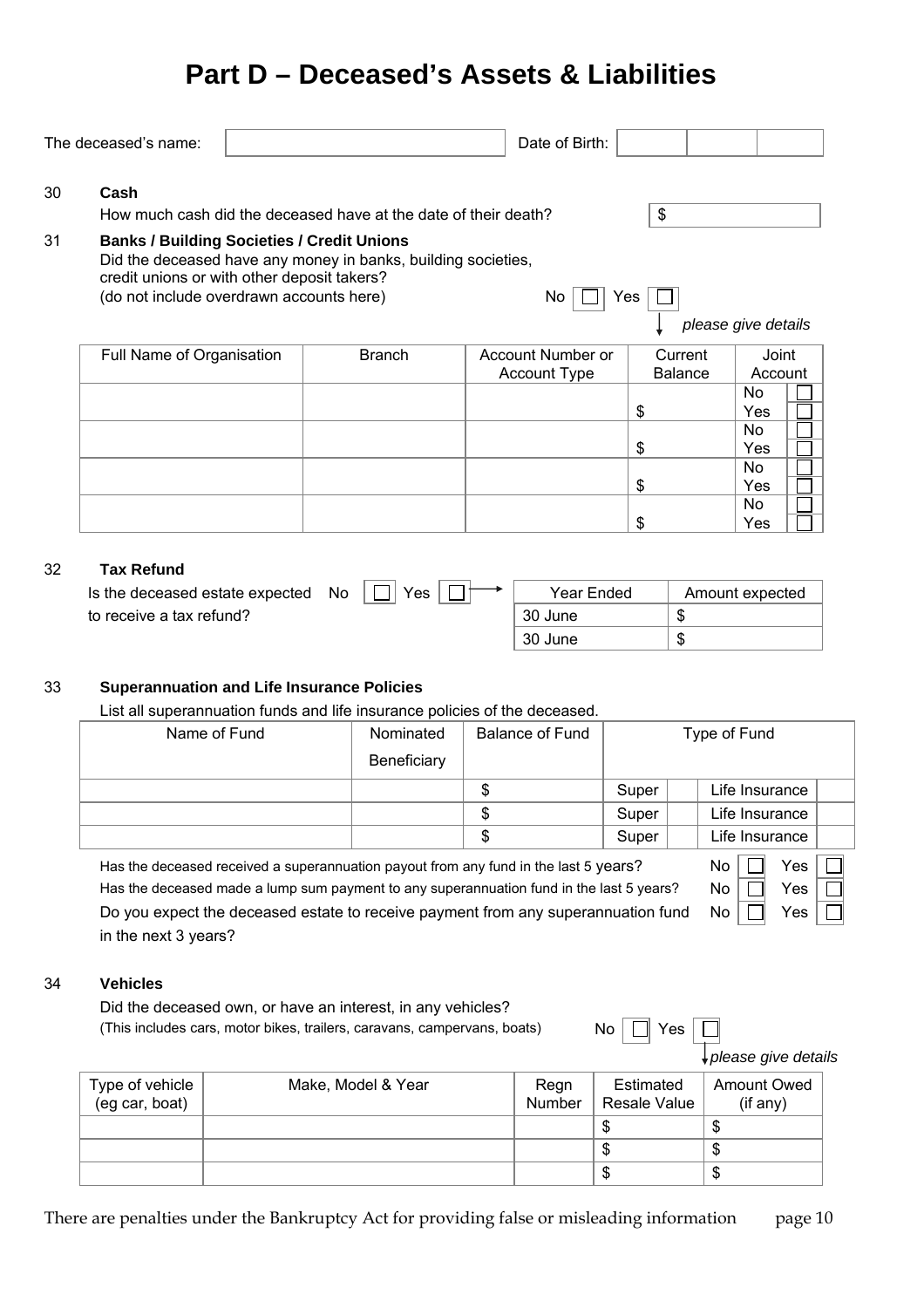

—<br>—

| No                                                    |              |                                                                                                   | Yes |                | + Give further details below |     |                     |
|-------------------------------------------------------|--------------|---------------------------------------------------------------------------------------------------|-----|----------------|------------------------------|-----|---------------------|
|                                                       |              | If the deceased owned more than one property, please copy this section and attach when completed. |     |                |                              |     |                     |
| Is there a building on the land?                      |              |                                                                                                   |     |                | No                           | Yes | please give details |
| Type eg house/unit                                    |              |                                                                                                   |     |                |                              |     |                     |
| What is the property address?                         |              |                                                                                                   |     |                |                              |     |                     |
|                                                       |              | What is the estimated resale value of the property?                                               |     |                |                              |     | \$                  |
|                                                       |              | How much did the deceased owe to creditors who hold security over this property?                  |     |                |                              |     | \$                  |
| Are there any other owners?                           |              |                                                                                                   |     |                | No                           | Yes | please give details |
| Name                                                  | $\mathbf{1}$ |                                                                                                   |     | $\overline{2}$ |                              |     |                     |
| Address                                               |              |                                                                                                   |     |                |                              |     |                     |
| Is the property vacant?                               |              |                                                                                                   |     |                | No                           | Yes |                     |
| Did the deceased live in the property?                |              |                                                                                                   |     |                | No                           | Yes |                     |
|                                                       |              | Does the deceased's partner live in the property?                                                 |     |                | No                           | Yes |                     |
| Is the property rented to tenants?                    |              |                                                                                                   |     |                | No                           | Yes |                     |
|                                                       |              |                                                                                                   | \$  |                |                              |     | please give details |
| Gross rent per week<br>Name of person collecting rent |              |                                                                                                   |     |                |                              |     |                     |
| <b>Address</b>                                        |              |                                                                                                   |     |                |                              |     |                     |
|                                                       |              | Is the property subject to a life tenancy?                                                        |     |                | No                           | Yes | please give details |
| Name of tenant                                        |              |                                                                                                   |     |                |                              |     |                     |
| Is the property listed for sale?                      |              |                                                                                                   |     |                | No                           | Yes | please give details |
| Name                                                  |              |                                                                                                   |     |                |                              |     |                     |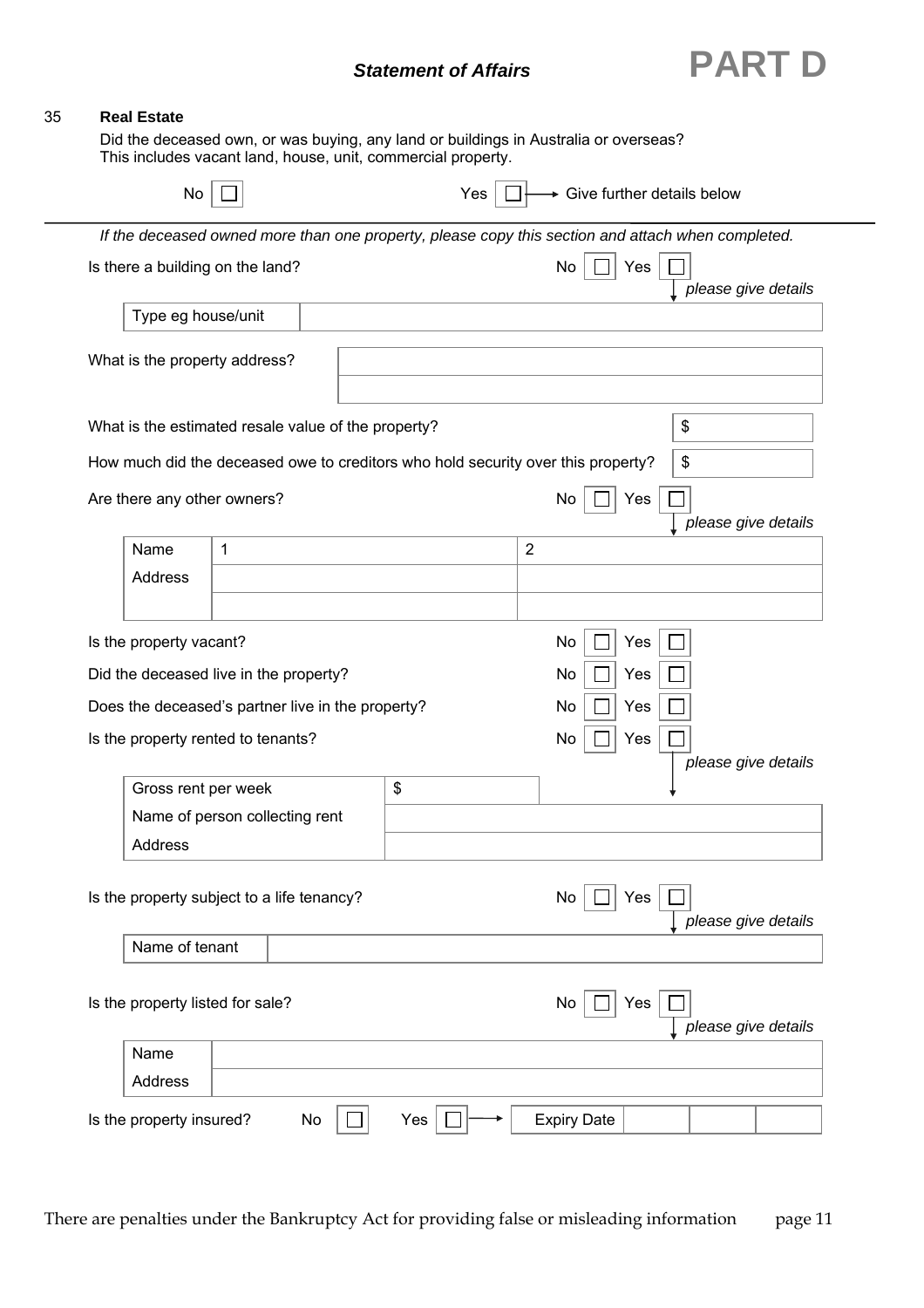#### 36 **Shares**

Did the deceased own, or are they entitled to any shares,

| options, rights convertible notes or other securities? |        |             | No            | Yes |                     |
|--------------------------------------------------------|--------|-------------|---------------|-----|---------------------|
|                                                        |        |             |               |     | please give details |
| Name and address of Company                            | No. of | Shareholder | Date Acquired |     | <b>Market Value</b> |
|                                                        | shares | Number      |               |     |                     |
|                                                        |        |             |               |     |                     |
|                                                        |        |             |               |     | \$                  |
|                                                        |        |             |               |     |                     |
|                                                        |        |             |               |     | \$                  |
|                                                        |        |             |               |     |                     |
|                                                        |        |             |               |     | \$                  |
|                                                        |        |             |               |     |                     |
|                                                        |        |             |               |     | \$                  |

#### 37 **Investments**

| Did the deceased have any managed investments, insurance bonds, |               |                     |
|-----------------------------------------------------------------|---------------|---------------------|
| debentures or other investments?                                | Yes<br>No.    |                     |
|                                                                 |               | please give details |
| <b>Investment Type</b>                                          | Date Acquired | <b>Market Value</b> |
|                                                                 |               |                     |
|                                                                 |               | \$                  |
|                                                                 |               |                     |
|                                                                 |               | \$                  |

#### 38 **Money Owed to the deceased.**

| Did the deceased have any debts owed to them? (including loans to |             |                                 |
|-------------------------------------------------------------------|-------------|---------------------------------|
| friends and relatives, to family trusts or private companies)     | Yes<br>No   | please give details             |
| Name & address of person who owes the deceased money              | Amount owed | Amount likely<br>to be received |
|                                                                   | \$          | \$                              |
|                                                                   | \$          | \$                              |
|                                                                   | \$          | \$                              |
|                                                                   | \$          | \$                              |
|                                                                   | \$          | \$                              |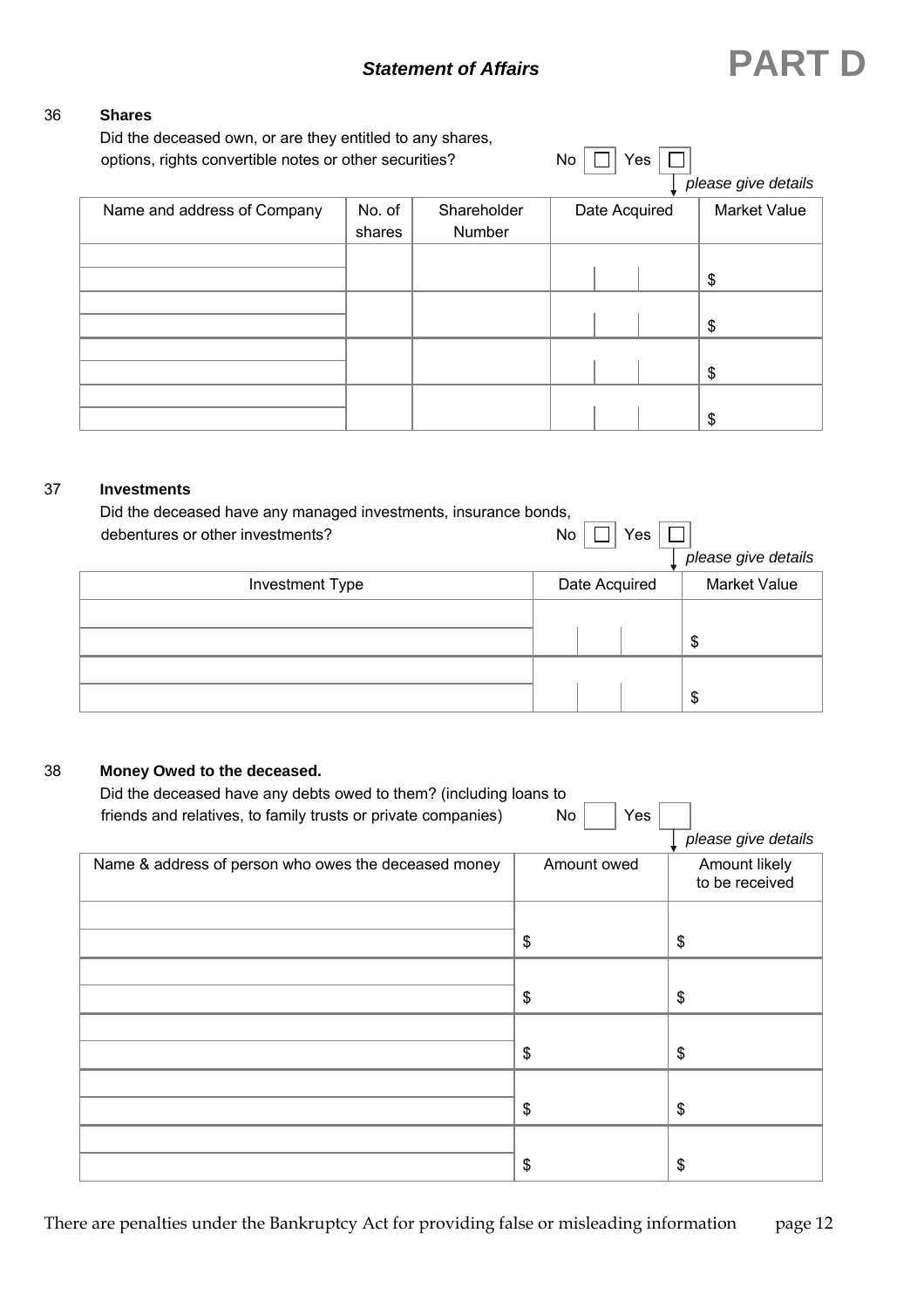#### 39 **Deceased Estate**

| Did the deceased have an interest in a deceased estate?<br>Provide a copy of the will or letters from the executor |               | No                               | Yes | please give details           |
|--------------------------------------------------------------------------------------------------------------------|---------------|----------------------------------|-----|-------------------------------|
| Name of Deceased                                                                                                   | Date of Death | <b>Executor Name and Address</b> |     | Estimated value<br>of benefit |
|                                                                                                                    |               |                                  |     | S                             |
|                                                                                                                    |               |                                  |     | \$                            |

#### 40 **Sale, Transfer or Gift of Assets in the last 5 years**

Has the deceased sold, transferred or given away any assets worth more than \$1000 in the last 5 years? No  $\Box$  Yes

*Provide a copy of the receipt or settlement statement please give details please give details**please give details* 

| What did the deceased<br>transfer or give away? | To whom was it sold,<br>transferred or gifted? | Date of<br>disposal | What was it<br>worth? | How much did<br>they receive? |
|-------------------------------------------------|------------------------------------------------|---------------------|-----------------------|-------------------------------|
|                                                 |                                                |                     | \$                    |                               |
|                                                 |                                                |                     | \$                    |                               |

#### 41 **Assets owned by the deceased which are in somebody else's possession**

Did the deceased own any assets which were not currently in his/her<br>possession at the date of death?<br> $N_0$ possession at the date of death?

| $\downarrow$ please give details |
|----------------------------------|

**PART D**

| Description of asset | Who has the asset?<br>Name and address | What is it<br>worth? |
|----------------------|----------------------------------------|----------------------|
|                      |                                        | Φ                    |
|                      |                                        | w                    |

#### 42 **Assets the deceased contributed towards or helped purchase**

 Has the deceased contributed or otherwise assisted in the purchase or improvement of any asset valued over \$1000 which is held by someone else (including their spouse)?  $\Box$  No  $\Box$  Yes

*please give details* 

| Description of asset | Who has the asset? | What did they | What is it |
|----------------------|--------------------|---------------|------------|
|                      | Name and address   | contribute?   | worth?     |
|                      |                    |               |            |
|                      |                    | \$            |            |
|                      |                    |               |            |
|                      |                    | \$            | D          |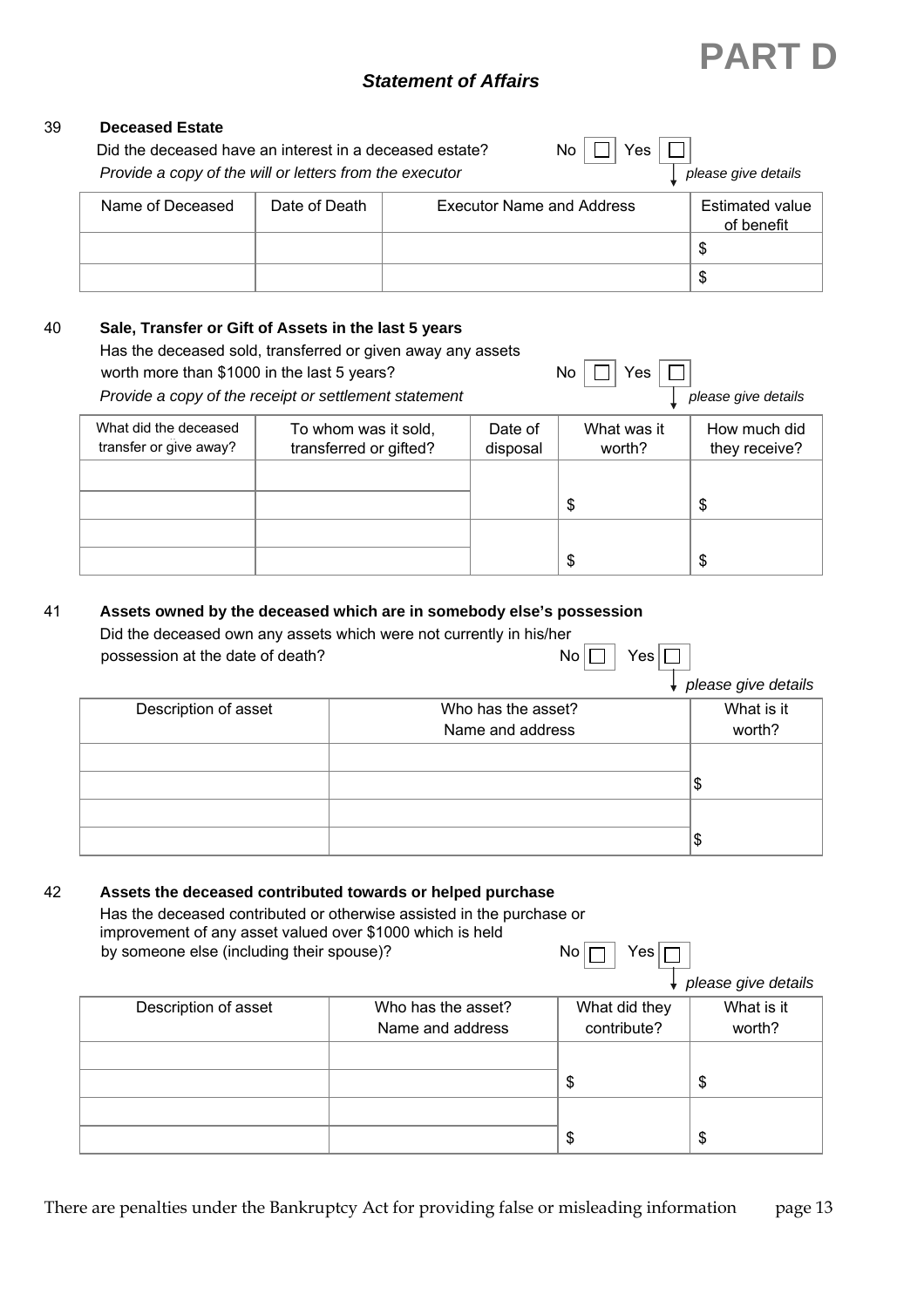# *Statement of Affairs* **PART D**

#### 43 **Other items of value**

|                                                        | No.                      | Yes                 |                     |
|--------------------------------------------------------|--------------------------|---------------------|---------------------|
| (eg jewellery, camera, artworks, antiques, copyrights) |                          |                     | please give details |
| <b>Description of Asset</b>                            | <b>Location of Asset</b> | Estimated           | Jointly             |
|                                                        |                          | <b>Resale Value</b> | owned?              |
|                                                        |                          |                     | No.                 |
|                                                        |                          | \$                  | Yes                 |
|                                                        |                          |                     | No.                 |
|                                                        |                          | \$                  | Yes                 |
|                                                        |                          |                     | No.                 |
|                                                        |                          | \$                  | Yes                 |
|                                                        |                          |                     | No.                 |
|                                                        |                          | \$                  | Yes                 |

*Please attach a list if you have more assets* 

#### 44 **Assets/Money Paid to Creditors**

| As a result of pressure for payment from creditors has the deceased, in the last<br>12 months, paid a total amount of more than \$1000 over and above their<br>normal repayments or surrendered any assets to a creditor?<br>Yes l<br>No. |                                  |                |                     |  |  |
|-------------------------------------------------------------------------------------------------------------------------------------------------------------------------------------------------------------------------------------------|----------------------------------|----------------|---------------------|--|--|
|                                                                                                                                                                                                                                           |                                  |                | please give details |  |  |
| Date paid/<br>surrendered                                                                                                                                                                                                                 | Type of asset<br>(eg cash/house) | Value of asset | Name of Creditor    |  |  |

| Date paid/<br>surrendered | Type of asset<br>(eg cash/house) | Value of asset | Name of Creditor |
|---------------------------|----------------------------------|----------------|------------------|
|                           |                                  | ۰D             |                  |
|                           |                                  | D              |                  |
|                           |                                  | ۰D             |                  |
|                           |                                  | ъĐ             |                  |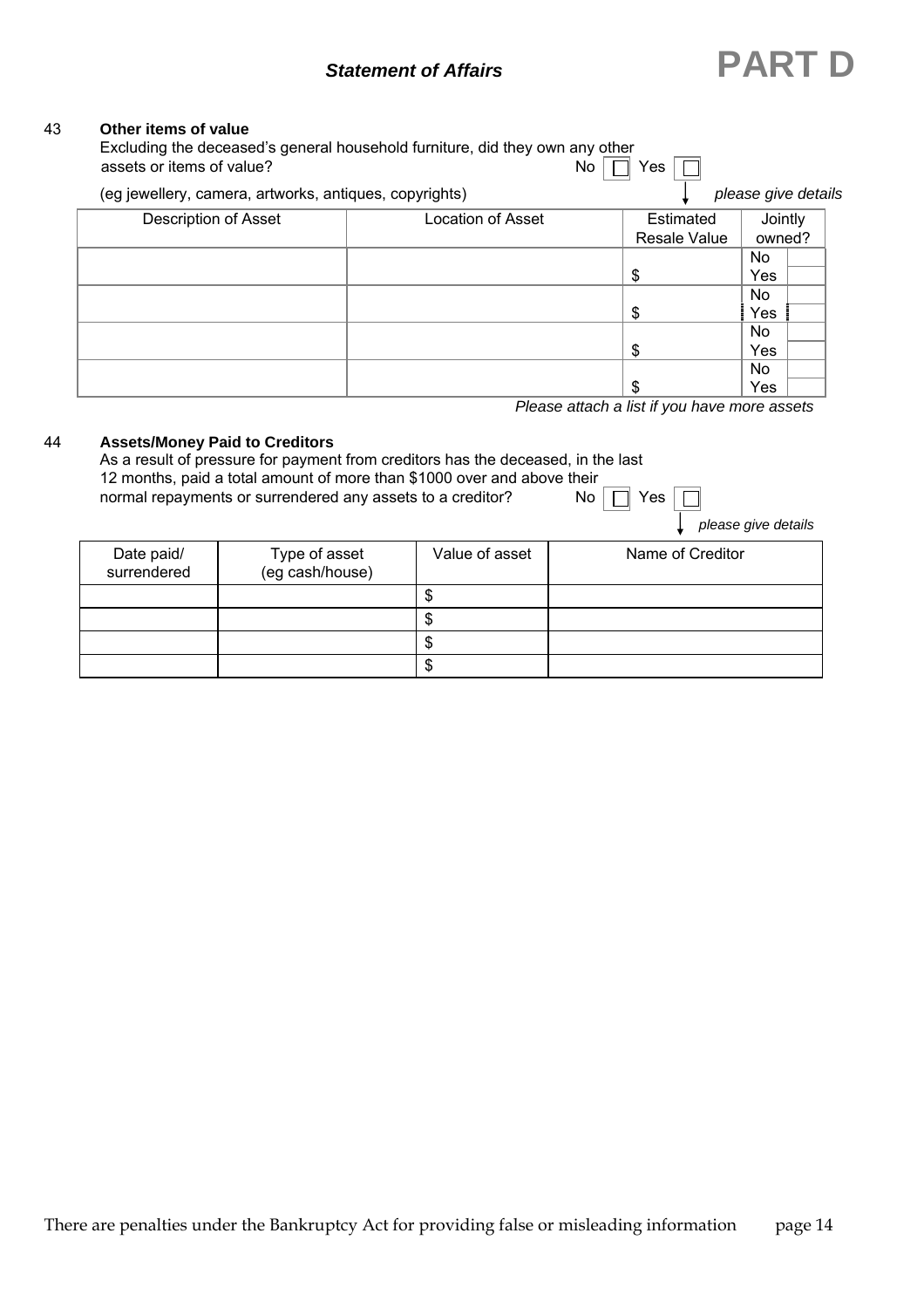A secured creditor is a creditor who holds a charge over the assets of the deceased as security for the debts owing by the deceased. For example, a mortgage over the deceased's house, a hire purchase/lease agreement over the deceased's vehicle, a chattel mortgage or a bill of sale over the deceased's business assets. Creditors who are not secured should be listed at Question 46.

#### *Please copy this page if the deceased has more than 3 secured creditors.*

|                                                                                              | Secured Creditor No. 1 |            | Secured Creditor No. 2 |                      | Secured Creditor No. 3 |                       |
|----------------------------------------------------------------------------------------------|------------------------|------------|------------------------|----------------------|------------------------|-----------------------|
| Creditor's name<br>Creditor's postal address                                                 |                        |            |                        |                      |                        |                       |
| Account/Loan number<br>Total amount owing to this creditor<br>Type of security (eg mortgage) | $\,$                   |            | $\,$                   |                      | $\,$                   |                       |
| Date the security was given<br>Description of secured asset<br>Location of asset             |                        |            |                        |                      |                        |                       |
| Estimated resale value of the asset                                                          | $\,$                   |            | $\$\$                  |                      | \$                     |                       |
| Is it a joint loan?                                                                          | $No \Box$              | Yes $\Box$ | No                     | $\Box$<br>$Yes \mid$ | No                     | $\Box$<br>Yes $\vert$ |
| Are loan repayments up to date?                                                              | $No \Box$              | Yes $\Box$ | No                     | $\Box$<br>$Yes \mid$ | No<br>$\Box$           | Yes $\Box$            |
| Has the creditor repossessed the asset?                                                      | No $\Box$              | Yes $\Box$ | No                     | $Yes \mid$<br>$\Box$ | No                     | Yes $ $               |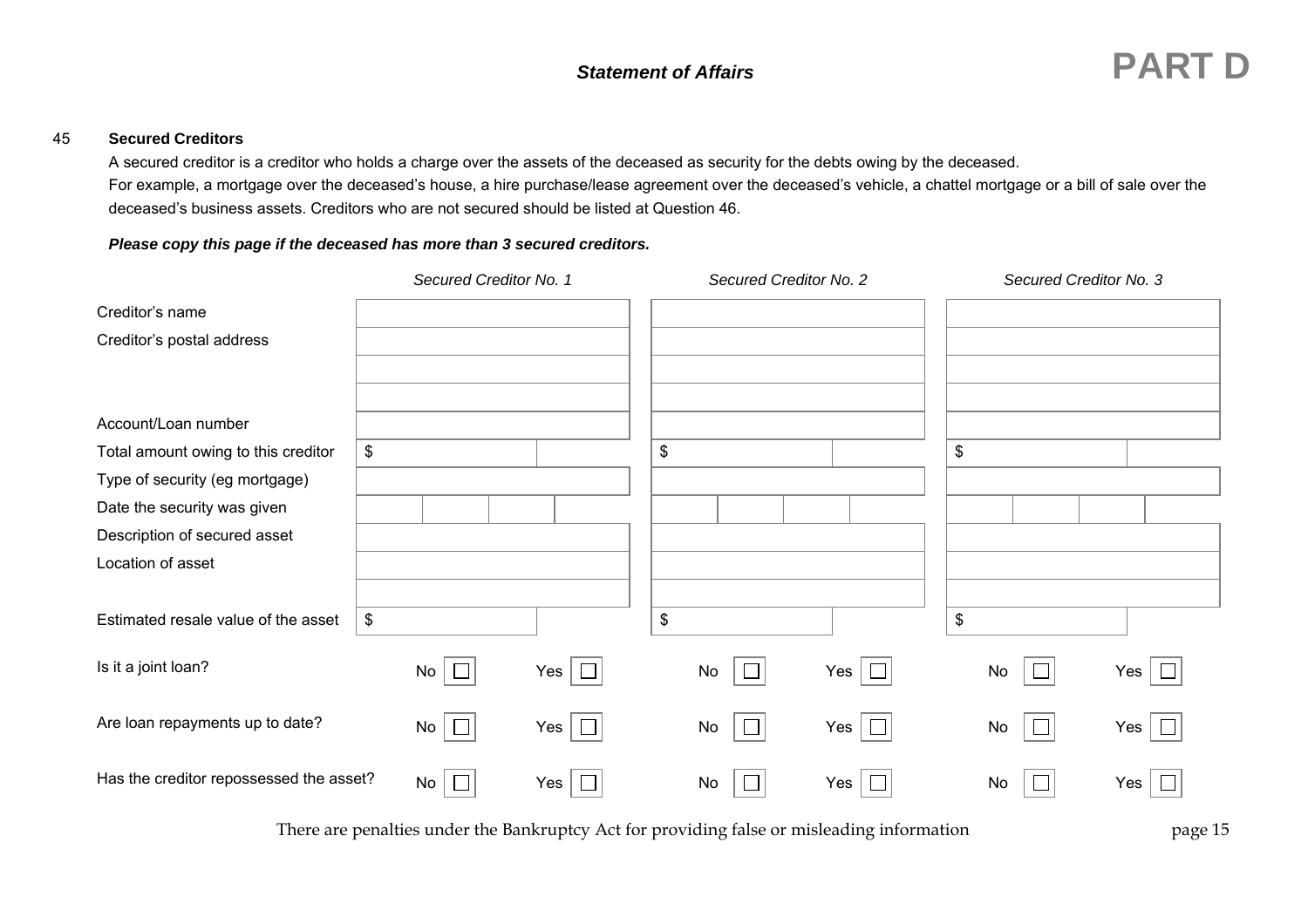#### 46 **Unsecured Creditors**

An unsecured creditor is a creditor who does not hold security over any particular asset owned by the deceased.

**Include all debts** that have not already been listed as secured at Question 45. Debts include loans from friends and relatives.

 (**Note.** Do not include debts incurred by the Legal Personal Representative or Executor in the administration of the deceased estate as they should be listed on page 9.)

#### *Please copy this page if the deceased has more than 10 unsecured creditors.*

| <b>Creditor Name</b> | Full postal Address | Nature of debt | Account No.  | Mth/Yr<br>Incurred        | Total amount<br>owing | Joint<br>debt?               |  |
|----------------------|---------------------|----------------|--------------|---------------------------|-----------------------|------------------------------|--|
| $\mathbf{1}$         |                     |                |              |                           |                       | No                           |  |
|                      |                     |                |              |                           |                       | Yes                          |  |
| $\overline{2}$       |                     |                |              |                           |                       | $\mathsf{No}$                |  |
|                      |                     |                |              |                           |                       | Yes                          |  |
| $\mathbf{3}$         |                     |                |              |                           |                       | No                           |  |
|                      |                     |                |              |                           |                       | Yes                          |  |
| $\overline{4}$       |                     |                |              |                           |                       | $\mathsf{No}$                |  |
|                      |                     |                |              |                           |                       | Yes                          |  |
| $5\phantom{.0}$      |                     |                |              |                           |                       | $\mathsf{No}$                |  |
|                      |                     |                |              |                           |                       | Yes                          |  |
| $\,6\,$              |                     |                |              |                           |                       | $\operatorname{\mathsf{No}}$ |  |
|                      |                     |                |              |                           |                       | Yes                          |  |
| $\overline{7}$       |                     |                |              |                           |                       | $\mathsf{No}$                |  |
|                      |                     |                |              |                           |                       | Yes                          |  |
| $\bf 8$              |                     |                |              |                           |                       | No                           |  |
|                      |                     |                |              |                           |                       | Yes                          |  |
| $\boldsymbol{9}$     |                     |                |              |                           |                       | $\mathsf{No}$                |  |
|                      |                     |                |              |                           |                       | Yes                          |  |
| 10                   |                     |                |              |                           |                       | $\mathsf{No}$                |  |
|                      |                     |                |              |                           |                       | Yes                          |  |
|                      |                     |                | <b>TOTAL</b> | $\boldsymbol{\mathsf{S}}$ |                       |                              |  |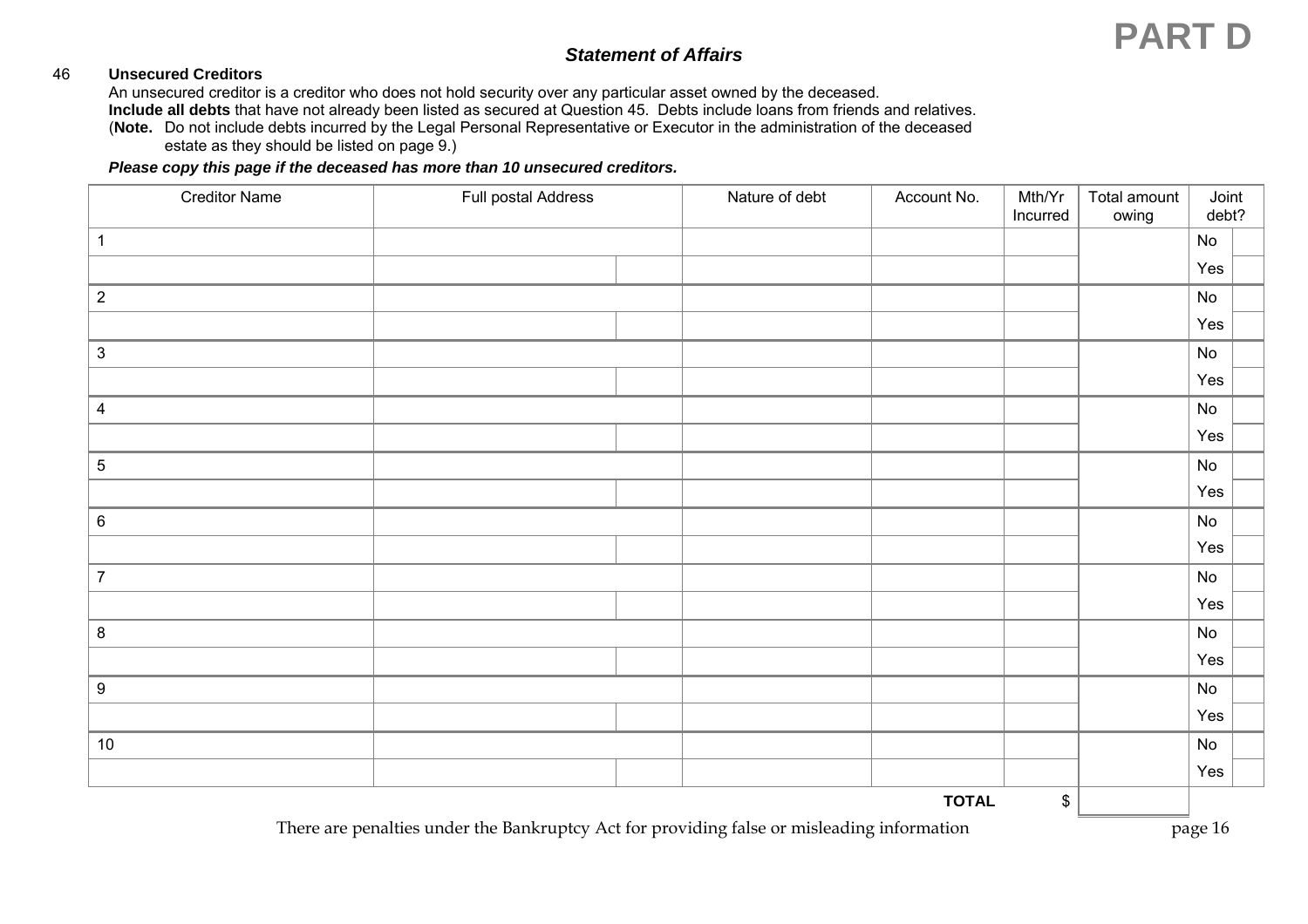# **Part E – Business Details**

| The Deceased's Name                                                                                       |              | Date of Birth                                                                                         |
|-----------------------------------------------------------------------------------------------------------|--------------|-------------------------------------------------------------------------------------------------------|
| Sole trader/Partnership<br>47                                                                             |              | Has the deceased been in business as a sole trader or in partnership at any time in the last 5 years? |
| Go to Question 48<br>No                                                                                   |              | Give further details below<br>Yes                                                                     |
|                                                                                                           |              | If the deceased operated more than one business please copy this section and attach when completed.   |
| <b>Business Name</b><br><b>Business Address</b>                                                           |              |                                                                                                       |
| Is the business registered with the Australian Taxation Office for GST payments?                          |              | Yes<br>No                                                                                             |
| Did the deceased have an Australian Business<br>Number?                                                   |              | Yes<br>No                                                                                             |
| What is the nature of this business?                                                                      |              |                                                                                                       |
| Partner's Name (if any)<br><b>Partner's Address</b>                                                       |              |                                                                                                       |
| Is there a written partnership agreement? (attach copy)                                                   |              | No<br>Yes                                                                                             |
| When did the business start operating?                                                                    |              |                                                                                                       |
| Has the business ceased operating?                                                                        | No           | Date ceased<br>Yes                                                                                    |
| Has the deceased sold any business assets or sold the business<br>as a going concern in the past 2 years? |              | Yes<br>No                                                                                             |
| <b>Business Name/Asset Description</b>                                                                    | Date Sold    | please give details<br>Name of Purchaser<br><b>Amount Received</b><br>\$<br>\$<br>\$                  |
| Are there any other business assets not sold?                                                             |              | Yes<br>No<br>please give details                                                                      |
| Type of Asset                                                                                             | Resale Value | Location of assets                                                                                    |
| <b>Stock</b>                                                                                              | \$           |                                                                                                       |
| Plant and Equipment                                                                                       | \$           |                                                                                                       |
| <b>Fixtures and Fittings</b>                                                                              | \$           |                                                                                                       |
| Licences                                                                                                  | \$           |                                                                                                       |
| <b>Bank Accounts</b>                                                                                      | \$           |                                                                                                       |
| <b>Book Debts</b>                                                                                         | \$           |                                                                                                       |
| Other (please describe)                                                                                   | \$           |                                                                                                       |
|                                                                                                           | \$           |                                                                                                       |
|                                                                                                           | \$           |                                                                                                       |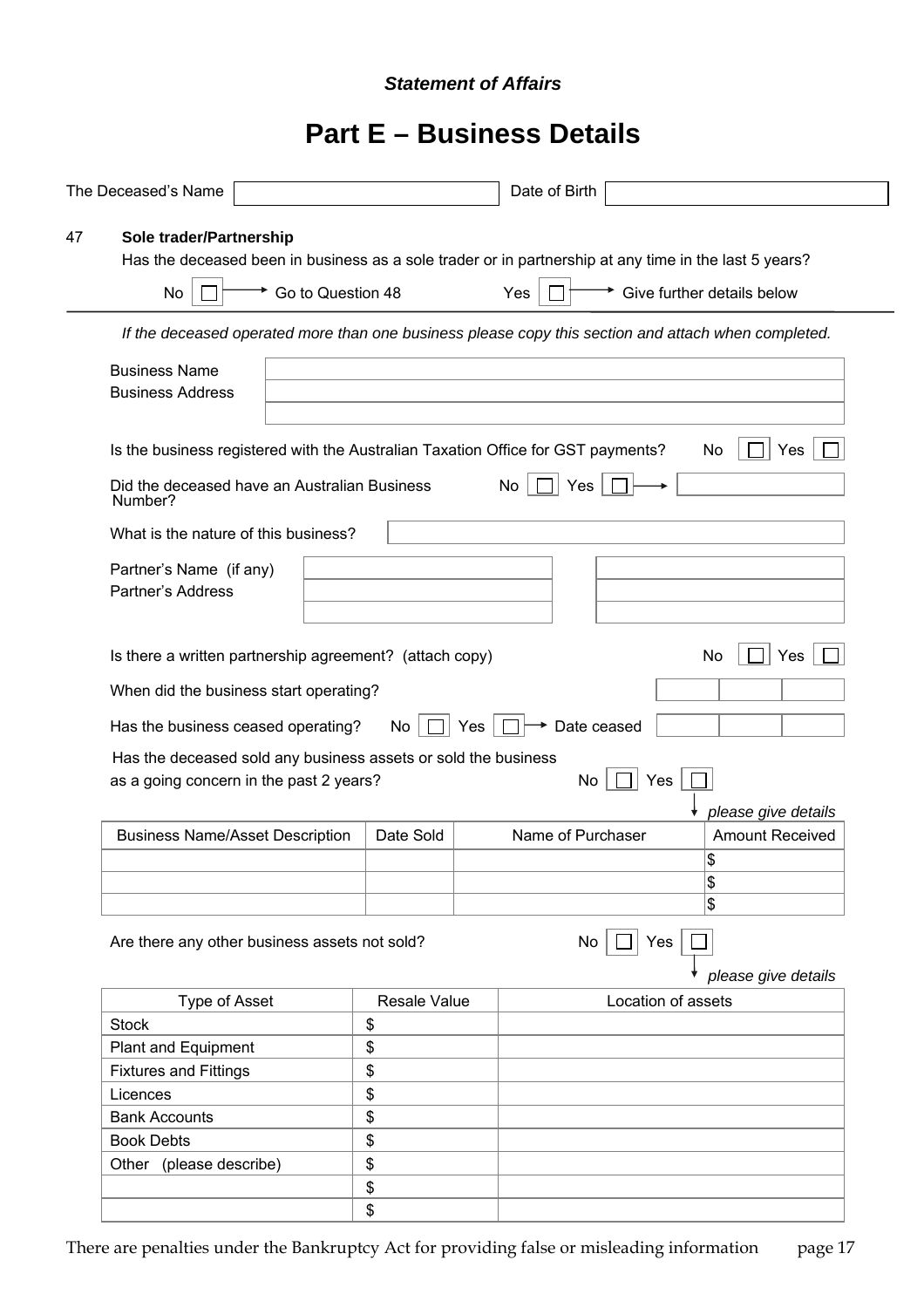|                     | Is any stock on consignment or subject to retention of title?   | No<br>Yes                                        |
|---------------------|-----------------------------------------------------------------|--------------------------------------------------|
|                     | Is there a bill of sale or other security over business assets? | Provide a<br>Yes<br>No<br>copy of the            |
| premises?           | Did the deceased have a lease agreement over their business     | bill of sale<br>No<br>Yes<br>please give details |
| Landlord's Name     |                                                                 |                                                  |
| Landlord's Address  |                                                                 |                                                  |
| Period of lease     |                                                                 | to                                               |
|                     | Has the deceased sold, or tried to sell the business?           | No<br>Yes<br>please give details                 |
| Agent's Name        |                                                                 |                                                  |
| Agent's Address     |                                                                 |                                                  |
| <b>Asking Price</b> | \$                                                              |                                                  |

Who has the business records?

| Name      |  |
|-----------|--|
| Address   |  |
|           |  |
| Phone No. |  |

#### Who prepares the business financial statement and tax returns?

|  | Name      |  |
|--|-----------|--|
|  | Address   |  |
|  |           |  |
|  | Phone No. |  |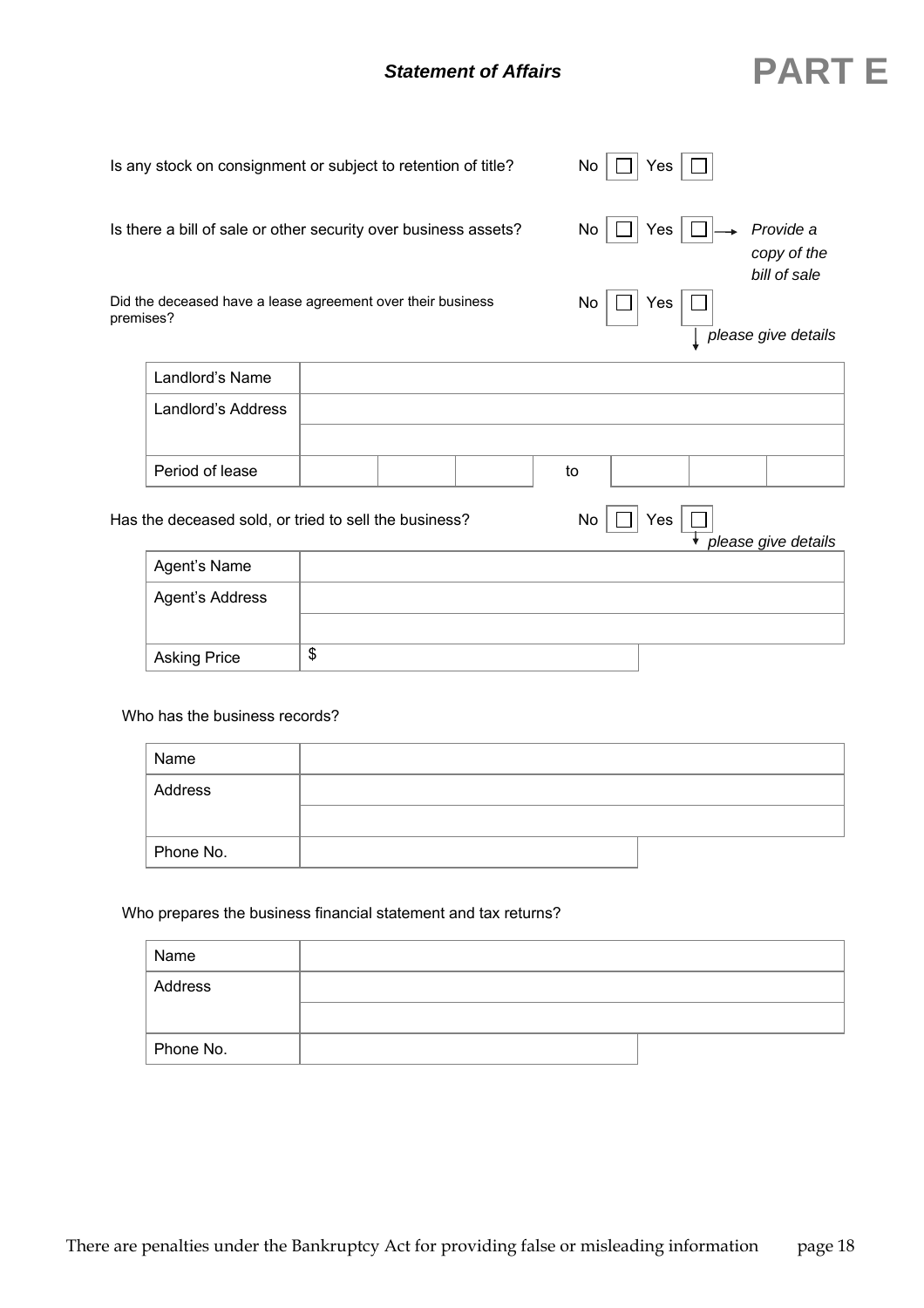

#### 48 **Companies**

Has the deceased been a director or had a management role in a company at any time in the last 5 years?

| No $\Box \rightarrow$ Go to Question 49 |  | Yes $\Box \longrightarrow$ Give further details below |
|-----------------------------------------|--|-------------------------------------------------------|
|                                         |  |                                                       |

| $\Box^+$ |  |  | → Give further det |  |
|----------|--|--|--------------------|--|
|----------|--|--|--------------------|--|

*If the deceased has been involved in more than one company please copy this section and attach when completed.* 

| Company Name                                                       |                      |                                                                                                                    |                  |                             |                |                                    |
|--------------------------------------------------------------------|----------------------|--------------------------------------------------------------------------------------------------------------------|------------------|-----------------------------|----------------|------------------------------------|
| <b>ABN</b><br><b>Registered Address</b>                            |                      |                                                                                                                    |                  |                             |                |                                    |
| <b>Trading Name</b><br>Nature of company activity                  |                      |                                                                                                                    |                  |                             |                |                                    |
|                                                                    |                      | <b>Director</b>                                                                                                    |                  | Date resigned               |                |                                    |
| Officeholder positions held by the<br>deceased in the last 2 years |                      |                                                                                                                    |                  | Date resigned               |                |                                    |
|                                                                    |                      | Secretary<br>Other                                                                                                 |                  | Date resigned               |                |                                    |
|                                                                    |                      | Has a liquidator, receiver or administrator been appointed                                                         |                  |                             |                |                                    |
| to manage the company?                                             |                      |                                                                                                                    |                  | No                          | Yes            | please give details                |
|                                                                    | Name                 |                                                                                                                    |                  |                             |                |                                    |
|                                                                    | Address              |                                                                                                                    |                  |                             |                |                                    |
|                                                                    |                      | Is a dividend or distribution expected?                                                                            |                  | No                          | Yes            |                                    |
|                                                                    |                      |                                                                                                                    | Description      |                             | Yes            | please give details<br>Amount owed |
|                                                                    |                      |                                                                                                                    |                  |                             |                | \$<br>\$                           |
|                                                                    |                      | Did the deceased own, or has the deceased at any time during<br>the last 5 years owned any shares in this company? |                  | No                          | Yes            |                                    |
|                                                                    |                      |                                                                                                                    |                  |                             |                | please give details                |
| No. of shares                                                      | Date sold            |                                                                                                                    |                  | Transferee name and address |                | Sale proceeds                      |
|                                                                    |                      |                                                                                                                    |                  |                             |                | \$                                 |
|                                                                    |                      |                                                                                                                    |                  |                             |                | \$                                 |
|                                                                    |                      | Has the deceased transferred any assets to the company in the last 5 years?                                        |                  | No                          | Yes            | please give details                |
|                                                                    | Description of asset |                                                                                                                    | Date of transfer |                             | Value of asset | Money received                     |
|                                                                    |                      |                                                                                                                    |                  | \$                          |                | \$                                 |

Who prepares the financial accounts?

| Name      |  |
|-----------|--|
| Address   |  |
| Phone No. |  |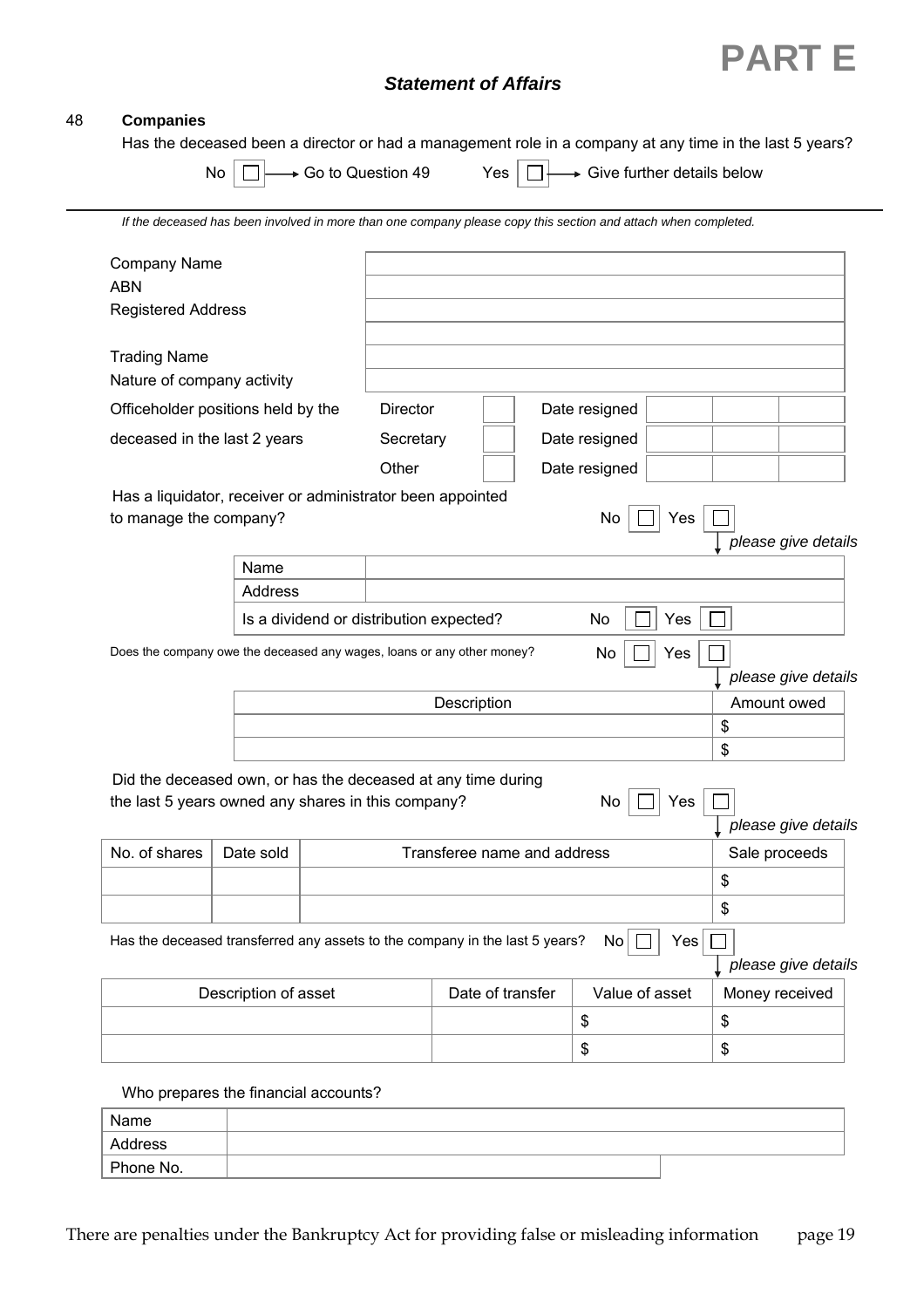

#### 49 **Trusts**

 $\overline{\phantom{0}}$ 

 Has the deceased been a unit holder in or beneficiary of a trust in the last 5 years OR Has the deceased transferred any assets to a trust in the last 5 years?

| No                                   | ► Go to page 21                                                                                              |                          |    |                |                                                                                                                                               |
|--------------------------------------|--------------------------------------------------------------------------------------------------------------|--------------------------|----|----------------|-----------------------------------------------------------------------------------------------------------------------------------------------|
|                                      | If the deceased has been involved in more than one trust please copy this section and attach when completed. |                          |    |                |                                                                                                                                               |
| <b>Trust Name</b>                    |                                                                                                              |                          |    |                |                                                                                                                                               |
| Principal activity                   |                                                                                                              |                          |    |                |                                                                                                                                               |
| Type of trust<br>Unit                | Discretionary                                                                                                | Other                    |    |                |                                                                                                                                               |
| <b>Trustee's Name</b>                |                                                                                                              |                          |    |                |                                                                                                                                               |
| <b>Trustee's Address</b>             |                                                                                                              |                          |    |                |                                                                                                                                               |
| Are there assets owned by the trust? |                                                                                                              |                          | No | Yes            | please give details                                                                                                                           |
|                                      |                                                                                                              | <b>Asset Description</b> |    |                | <b>Resale Value</b>                                                                                                                           |
|                                      |                                                                                                              |                          |    |                | \$                                                                                                                                            |
|                                      |                                                                                                              |                          |    |                |                                                                                                                                               |
|                                      |                                                                                                              |                          |    |                | \$                                                                                                                                            |
|                                      | Does the trust owe the deceased any wages, loans or other money?                                             | Description              | No | Yes            |                                                                                                                                               |
|                                      |                                                                                                              |                          |    |                | $\frac{1}{2}$                                                                                                                                 |
|                                      |                                                                                                              |                          |    |                | \$                                                                                                                                            |
| from this trust in the last 2 years? | Has the deceased received any income or capital distribution                                                 |                          | No | Yes            |                                                                                                                                               |
|                                      | How often do they receive a distribution                                                                     | Date of last payment     |    |                |                                                                                                                                               |
|                                      |                                                                                                              |                          |    | \$             |                                                                                                                                               |
|                                      | Has the deceased transferred any assets to the trust in the last 5 years                                     |                          | No | Yes            |                                                                                                                                               |
|                                      | Description of asset                                                                                         | Date of transfer         |    | Value of asset |                                                                                                                                               |
|                                      |                                                                                                              |                          | \$ |                | please give details<br>Amount owed<br>please give details<br>Amount of last payment<br>please give details<br>Money you recd<br>$\frac{1}{2}$ |

| Name          |  |
|---------------|--|
| Address       |  |
| Phone No.     |  |
| Email address |  |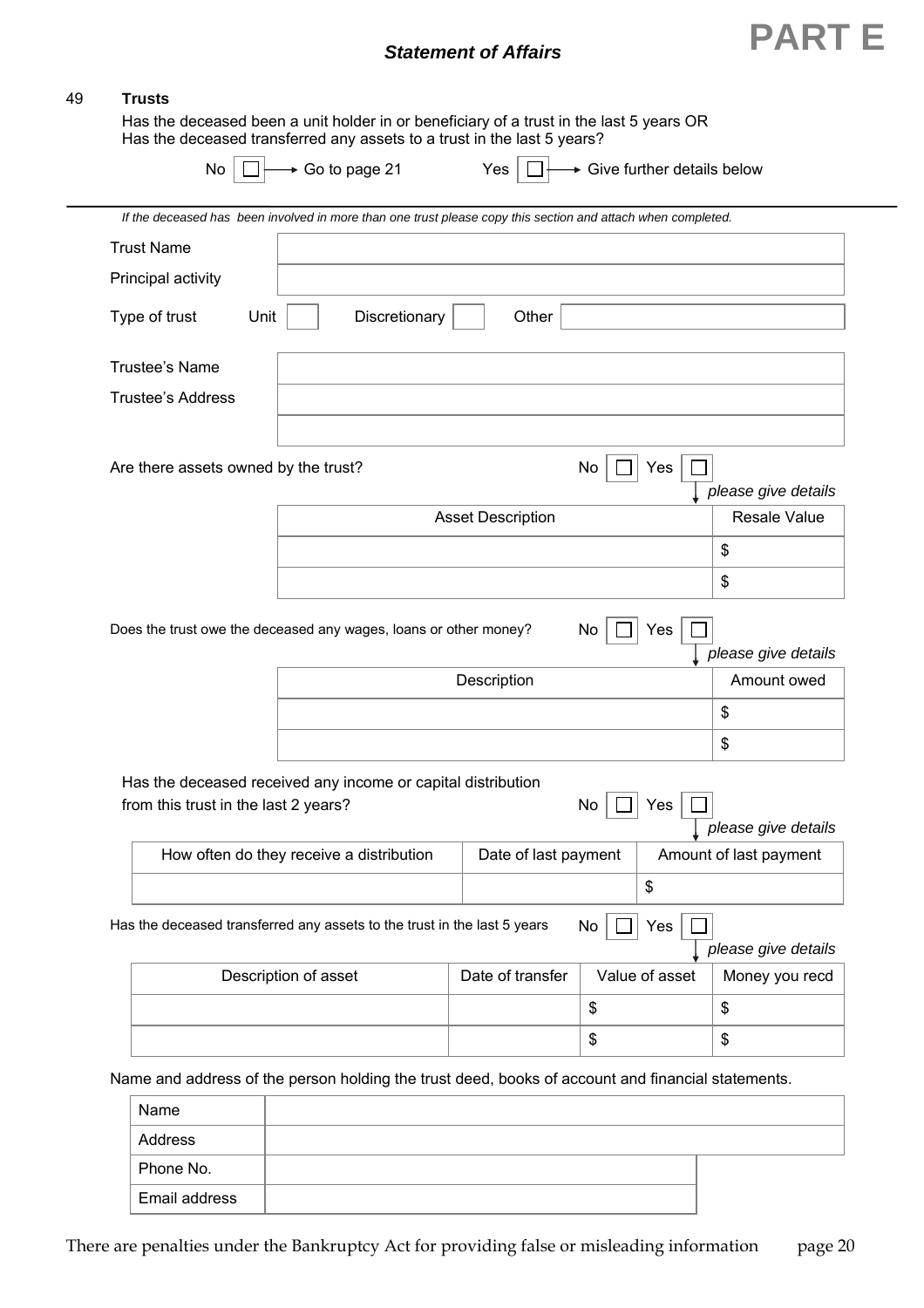

# **CHECKLIST**

Please check that you have provided an answer to **every question.**

Ensure you have attached **a copy of the deceased's will and certificate of Probate if applicable**.

Attach all **other documentation** you have been asked to supply. A checklist is provided below:

|    | Question                         | Document required                                                       | If not supplied, where can it be<br>obtained? |
|----|----------------------------------|-------------------------------------------------------------------------|-----------------------------------------------|
| 2  | <b>Testamentary Trust</b>        | <b>Testamentary Trust document</b>                                      |                                               |
| 8  | Family court arrangements        | Family Court order or application                                       |                                               |
| 9  | Legal actions                    | Summons, writ or other documents                                        |                                               |
| 10 | Proceeds of Crime Orders         | Proceeds of Crime Order, forfeiture<br>order or pecuniary penalty order |                                               |
| 39 | Deceased estate                  | Copy of the will                                                        |                                               |
| 40 | Sale, transfer or gift of assets | Property settlement statement                                           |                                               |
| 47 | Sole Trader/Partnership          | Copy of written partnership<br>agreement                                |                                               |
|    | Security over business assets    | Bill of sale                                                            |                                               |

Please ensure that all information you have provided is complete and correct as far as you are aware as the Legal Personal Representative of the deceased estate. Any information you have provided may be cross-referenced with information the deceased has previously given to his/her credit providers.

# **Now sign the declaration on the next page**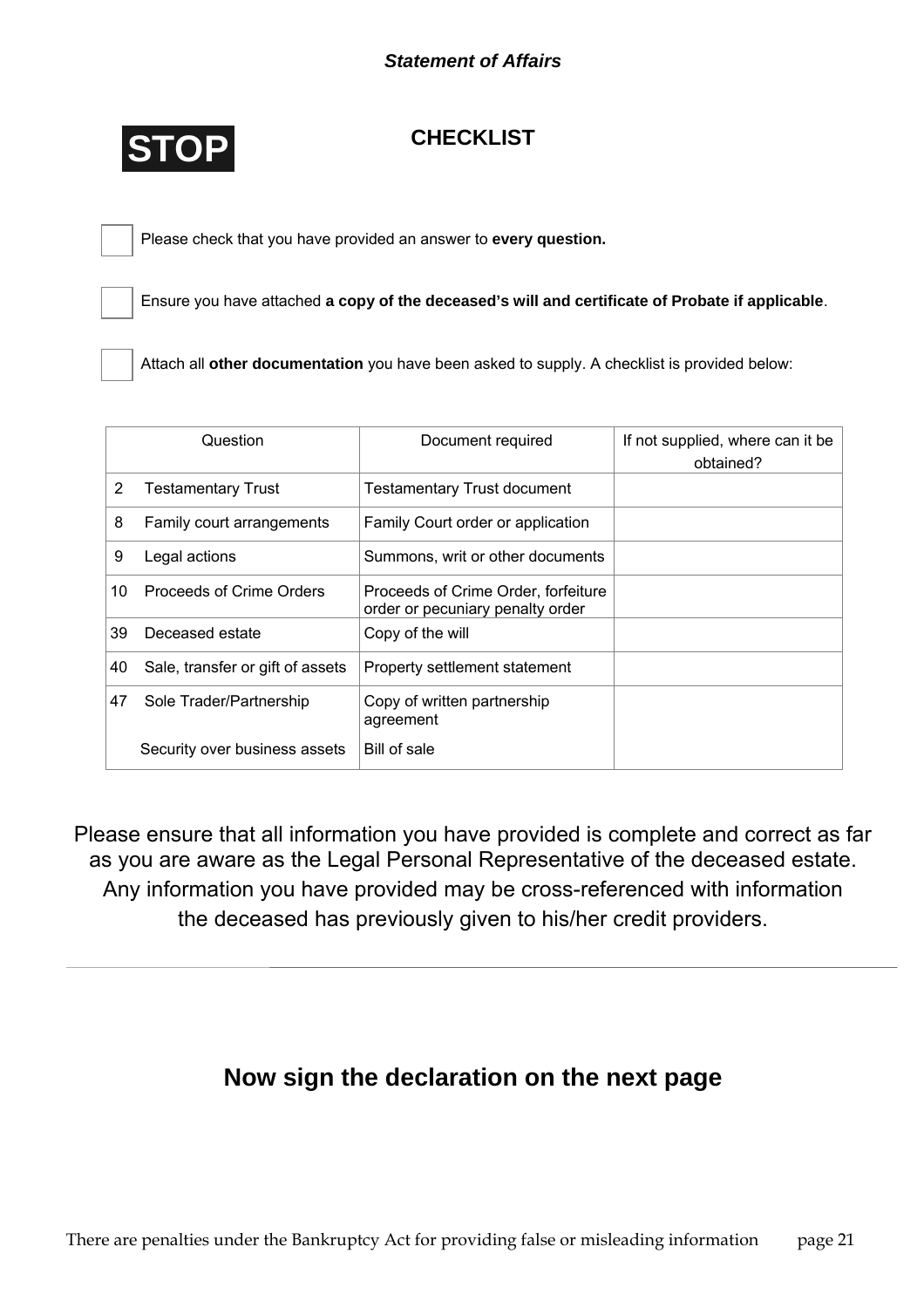# **DECLARATION**

### *Statement of Affairs*

# **DECLARATION**

Note: S267(2) of the Bankruptcy Act provides that a person must not sign a declaration that the person knows to be false. Penalty: Imprisonment for 12 months.

# **As the Legal Personal Representative, of ……………………………………………, I declare that, as far as I am aware, the particulars set out in this statement are correct.**

Signature of legal representative of deceased

| Date |                    |             |
|------|--------------------|-------------|
|      | Print name in full |             |
|      | Surname            | Given names |

### **If you received assistance completing this form, the person providing the assistance should sign the statement below.**

*To be completed by any person or interpreter who assisted a person to complete this form.*

| Signature        |                                 | Date |  |
|------------------|---------------------------------|------|--|
| <b>Full Name</b> |                                 |      |  |
| Address          |                                 |      |  |
| assistance?      | Reason the person required your |      |  |
|                  |                                 |      |  |